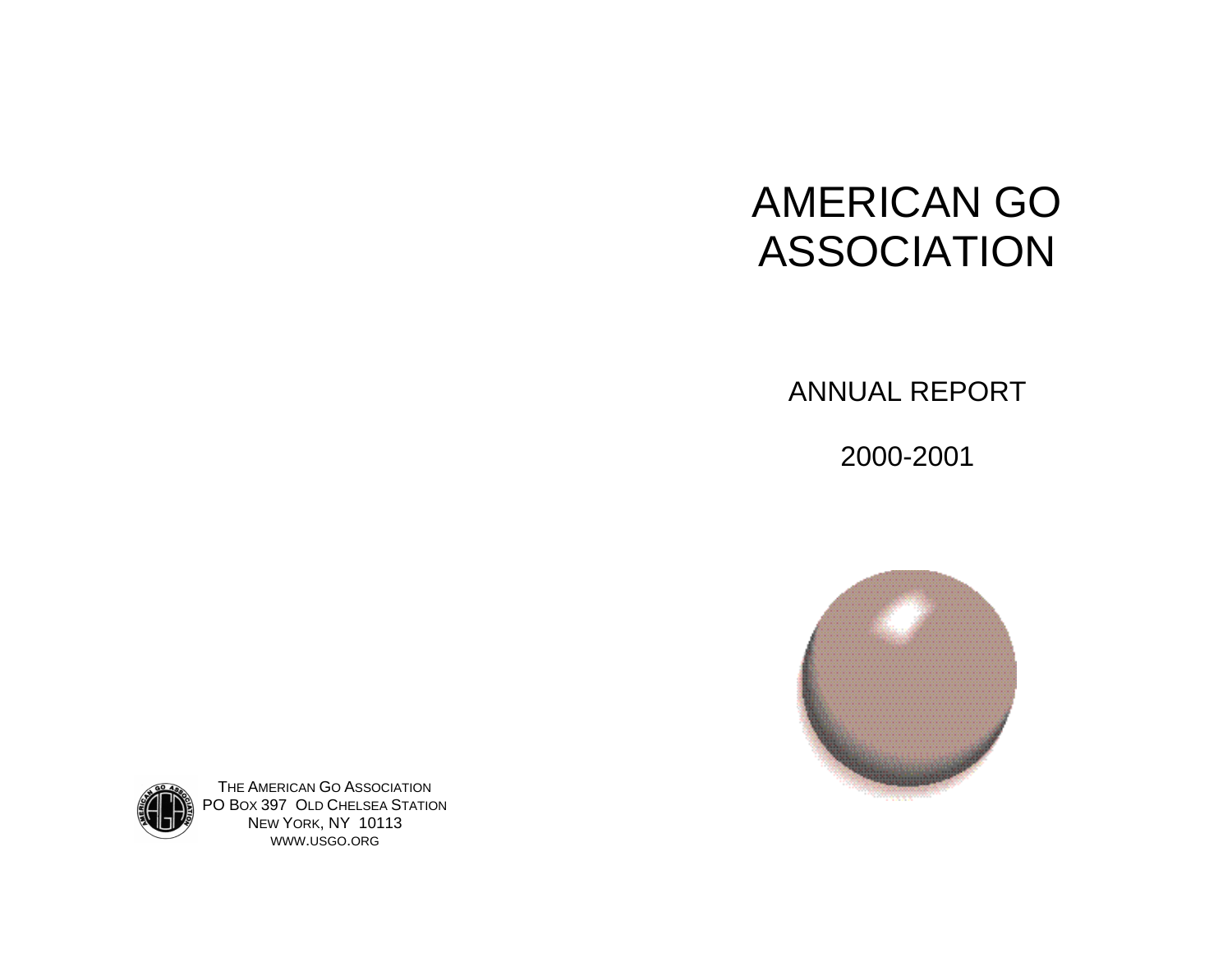## **Board of Directors**

**Keith Arnold, Baltimore, MD Terence Benson, New York, NY Ernest Brown, San Francisco, CA Barbara Calhoun, New York, NY Lawrence Gross, Culver City, CA Chen-dao Lin, New York, NY Jeff Shaevel, Austin, TX Roger White, Greeley, CO**

## **Officers**

## **President**

Roy Laird, New York, NY

### **Vice Presidents**

**Eastern:** Chen-dao Lin, New York, NY **Central:** Jeff Shaevel, Austin, TX **Western:** Lawrence Gross, Culver City, CA

**Treasurer:** Ulo Tamm, Denver, CO **Membership Secretary:** John Goon, Silver Springs, MD **Tournament Coordinator:** Mike Bull, Berkeley, CA **Chapter Services Coordinator:** Bill Cobb, Richmond, VA **Editor, The American Go Journal:** Chris Garlock, Washington, DC **Webmaster:** Chuck Robbins, Salunga, PA **Education Coordinator:** Noné Redmond, Sacramento, CA **International Go Federation Director:** Chen-dao Lin, New York, NY **Rules Committee Chair:** Terence Benson, New York, NY **Ratings Statistician:** Paul Matthews, Princeton, NJ **Database Coordinator:** Sam Zimmerman, Lancaster, PA **US Go Congress Liaison:** Chris Kirschner, Seattle, WA **Archivist:** Craig Hutchinson, Falls Church, VA

## **TABLE OF CONTENTS**

| Summary of Income & Expenses  11 |  |
|----------------------------------|--|
|                                  |  |
|                                  |  |
|                                  |  |
|                                  |  |
|                                  |  |
|                                  |  |
|                                  |  |
|                                  |  |
|                                  |  |

## **WHAT IS THE AMERICAN GO ASSOCIATION?**

The American Go Association is the national organization of U.S. go players, cooperating with similar national organizations around the world. We:

- v Publish *The American Go Journal*
- v Maintain a computerized rating system
- v Sanction and promote AGA-rated tournaments
- v Organize the U.S. Go Congress, the U.S. Open and qualifying tournaments for international competition
- \* Maintain a Web site and organize discussion groups, mentoring programs and teaching ladders
- \* Support professional players with tournaments, teaching opportunities and other activities
- v Work to develop a strong national network of chapters
- ❖ Promote go and enhance public awareness
- v Develop projects to strengthen the U.S. go-playing community

The AGA is working to let more people know about this wonderful game and to develop member playing strength and involvement in the American go-playing community.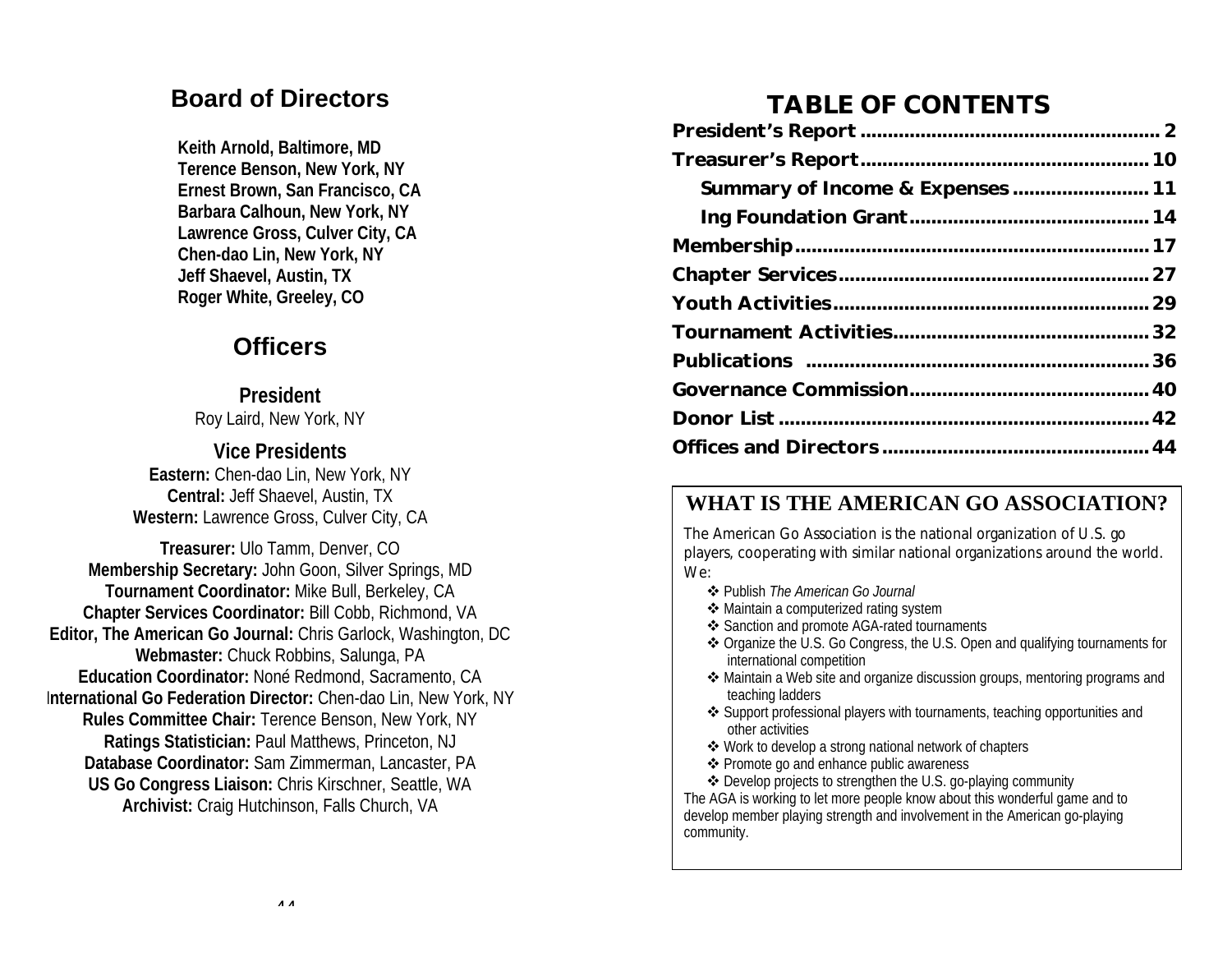## **PRESIDENT'S REPORT**

*by Roy Laird, AGA President*

This has been a year of stability, innovation, and continuing to build our reputation as a leader in Internet go. Players who had wandered off into the "wilderness" of the Internet began reappearing this year at tournaments and events, while others popped up having learned their go online. These newcomers and old friends haven't given up playing on the Net, but they want to balance their playing with a little more human contact. As a result there are more Chapters than ever before, Chapters are connecting more with their members; isolated players are forming new Chapters; and the AGA is working harder than ever to connect interested beginners with their local Chapter.

References to Kubrick's *2001: A Space Odyssey* have become as numerous this year as "millennium" references were last year. (Was there a college commencement this year where *Thus Spoke Zarathrustra* was *not* played?) Yet Kubrick's message about the threat presented by modern technology seems particularly relevant to the world of go, if only because reality has been so utterly different. Talented children routinely vanquish the strongest programs. Far from being controlled or subjugated, go players have a whole new community of players at their disposal online, where an unprecedented array of teaching materials can also be found.

When the Internet Go Server began operating in 1993, it changed everything, nowhere more than in go clubs and gathering places. As more and more players discovered the convenience of playing at home and the delights of the online go world, these struggling little groups of players dwindled down, in some cases, to extinction.

People learned to play online without ever meeting another player in person. Now the online community, incubated and nurtured by the Internet, is spilling over into real life. As a result, there are more places than ever before where these seekers can connect with a local go community. With over 70 official AGA Chapters in operation, and at least that many informal groups, more and more Americans have a fellowship of players within reach. These Chapters are the lifeblood of American go. By helping each Chapter and club to build a stable local community of players, we can establish go in American culture from the ground up.

As you will note in Chapter Coordinator Bill Cobb's report, there are many new ways to support chapter growth and development. If you don't have a chapter in your area, consider forming one yourself. We can help, and you will meet some very interesting people.

#### **The American Go E-Journal — A New Kind of Go Magazine**

In 1949, The American Go Association published the first English-language go magazine with the first issue of *The American Go Journal*. Last June, the AGA continued this pioneering tradition when it began publication of a weekly electronic newsletter, *The American Go E-Journal*. Each Monday morning, Publications Coordinator Chris Garlock produces and distributes a new edition featuring up-to-the-minute news, reviews, tournament/event listings to over 2000 subscribers. Subscriptions are free to all worldwide.

Garlock has also continued to improve *The American Go Journal*, now packed with 48 pages of instructional material from all over the world and much more. Other exciting new publishing ventures include a pocket-sized series of problem books for amateurs, how-to manuals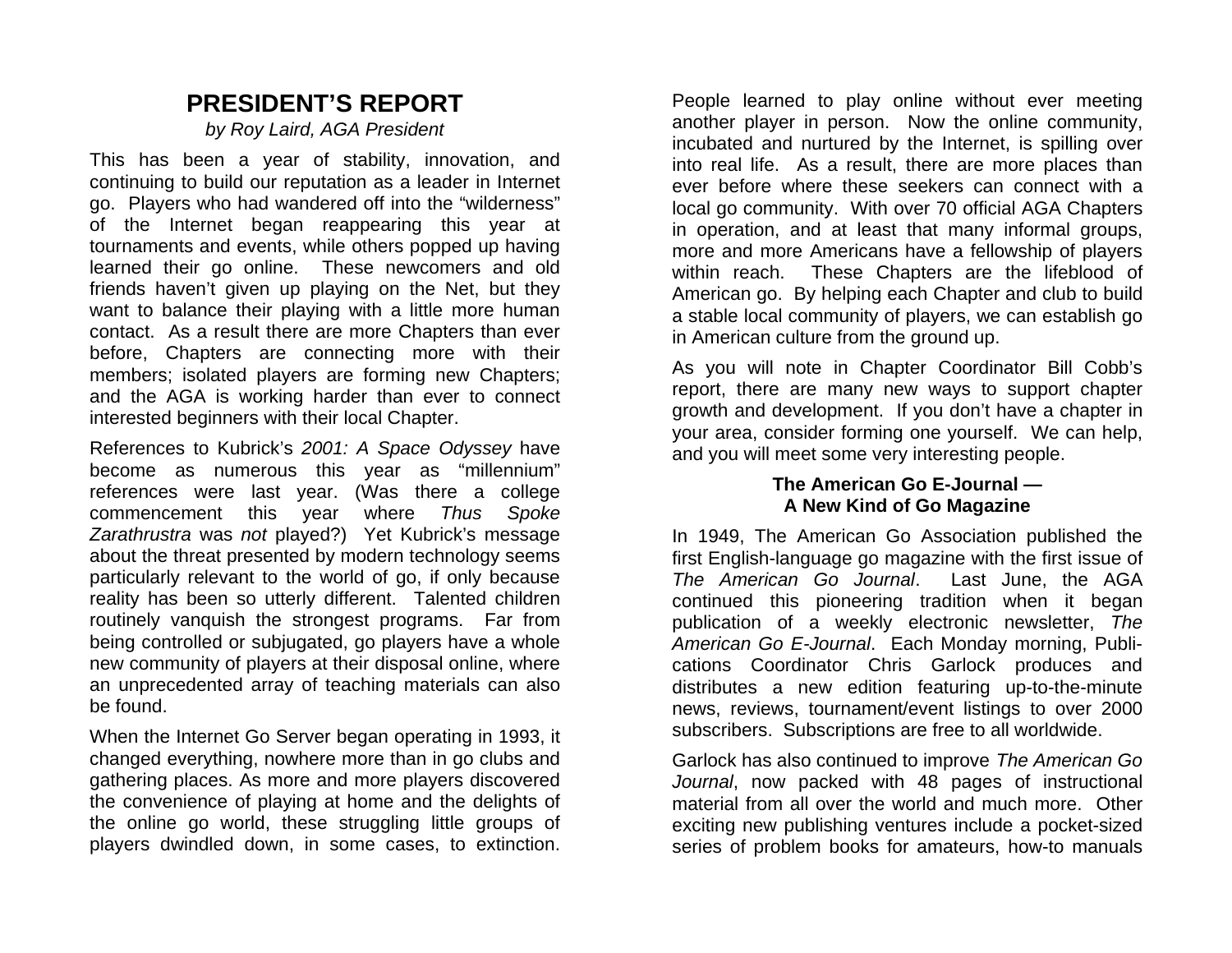for organizers and anthologies of material from past issues of *The American Go Journal*.

#### **2000-01 Highlights**

Among the more than 60 tournaments, workshops, classes and other go-related activities in the past year, several stood out:

**Summer Go Camp:** Forty children from all over the world attended the Third Summer Go Camp under the steady hand of Coordinator Susan Weir. Director Mike Samuel and resident professional Janice Kim provided a full menu of fun and go at the Michigan lakeside. The word is out, and children from Korea and Japan showed up this year for an event that really is like no other summer camp in the world. (The 2001 Summer Go Camp will take place in Minneapolis. The principal organizer, Peter Rzepecki, can be reached at AGAGoCamp@aol.com.)

*Go Congress 2000*: The Denver Go Congress was a huge success in every way. Director Stu Horowitz took a businesslike but slightly whimsical approach that set a relaxed and friendly tone for the week. Assistant Director Ulo Tamm and the entire Denver team earned the highest praise from participants who came from all around the world.

*Cuban Goodwill Tour:* Last summer, Peter Shotwell and Susan Long, led a group of twenty Americans who met in Havana to enjoy the hospitality of the Cuban Go Club of Havana, and to compete in the first "AGA-Cuba International Friendship Go Match". On behalf of the AGA, Shotwell presented the Cubans with a supply of boards and clocks, which are in short supply there. Afterward, the Americans were impressed to discover systematic programs of go instruction woven into the

curricula of two Havana public schools. Several group members returned in January for another event, and further trips are being planned.

*North American Fujitsu Qualifying Tournament:* The winner of this exciting pro-am event plays for the US in the World Fujitsu Cup, a pro-am event with a total purse of \$1 million. Hosted by the Lancaster Go Club, this year's event stood out for its unusual outcome, when an amateur won for the first time since pros were admitted to the field fifteen years ago. Thomas Hsiang of Rochester will play for the US this year.

*San Francisco Tournaments:* The San Francisco Bay Area is home to possibly the largest, most active community of players in the US. Two of their winter tournaments are worthy of special notice. The Ing Cup Children's Tournament in January drew a field of 156 children; and the Jujo Jiang Tournament, featuring five professionals at the top of an field that included more than fifty amateurs. These tournaments were organized by Jujo Jiang with the help of AGA Tournament Coordinator Mike Bull and American Ing Goe President Ernest Brown.

**Seimitsu Cup:** In this Internet-based competition, top players from Europe and the US compete for the right to play a Japanese professional. The AGA's North American Masters Tournament Committee of Chen-dao Lin, Don Wiener and Jeff Shaevel organized this event for the sponsor in cooperation with the European Go Federation.

*In the Media:* Articles about local go events appeared this year in *The Dallas Morning News* (8/7/00), *The Washington Post* (3/30/01), *SF Weekly* (5/3/01), and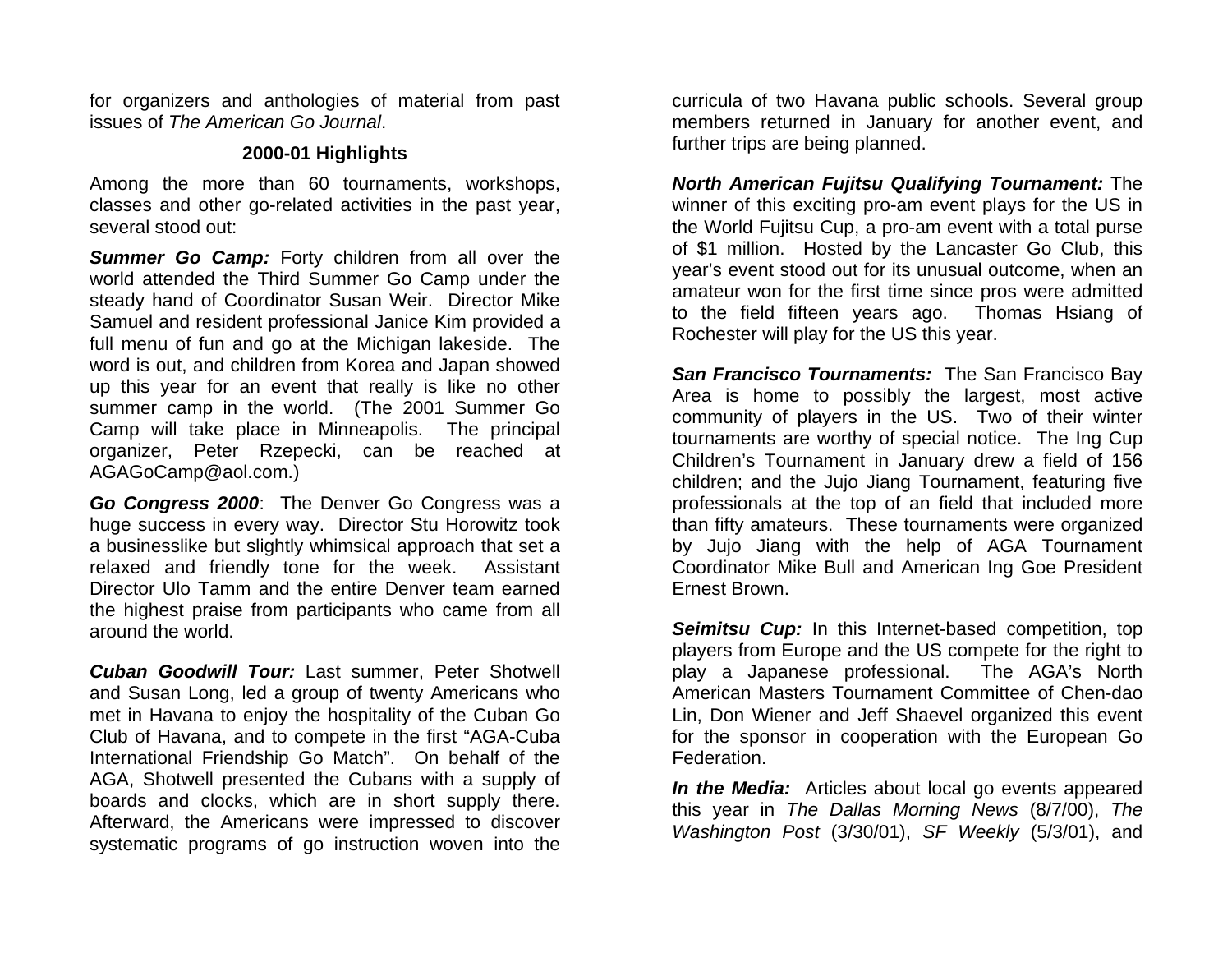Santa Fe's *Alibi News* (5/3-9/01), among others. In *Smart Money* (1/18/01), go is featured among a select group of worthy diversions, a theme explored earlier by go-playing writer Fred Baldwin in *Diversion* magazine (1/00). Many of these articles are available at the publication's Web site.

#### **A Plan for the 21st Century**

As we come to the end of another successful year, it's time to think about priorities for the coming year, and perhaps beyond. During the election last fall, I outlined three important priorities. Here's a look at where we are and where we need to be in those important areas.

#### **Chapter and Member Services**

**Developing, Stocking and Distributing Promotional Materials:** We have become more and more active supporting Chapters and organizers by providing a wide array of support materials to teachers and organizers throughout the US. That's one reason we have more chapters now than ever before. The generosity of the Ing Foundation has made it possible for us to develop and distribute organizational aids. We have done this so successfully that the demand now exceeds what we are able to produce. To address this situation, Chapter Coordinator Bill Cobb and I have developed a flexible policy that takes a generous attitude toward teachers and organizers that are just starting to promote go in their communities. As they succeed and their programs grow, we will encourage them to cover a portion of the costs or the materials they require.

#### **Growth and Development**

**Membership Growth:** To achieve real growth we need to pursue a two-track strategy. First, we need to tell more people about go, get more people interested, get

more of them to sign up. Then we need to concentrate on holding new members. Past analysis of membership distribution has shown a bimodal distribution. Many people drop out in the first year or so, perhaps daunted by the challenge of learning the fundamentals. Losses of this kind are inevitable, but those who make it through the first few years of membership tend to stay for a long time. We need to make sure these "newbies" get a lot of support and have access to study materials that make it easy to improve.

To get people "in the door," we should embark on a strong Internet-based campaign, while also recruiting and supporting teachers and organizers who are interested in promoting go in the their communities. The E-Journal is an ideal recruitment vehicle. Every nonmember subscriber is a potential member, and it costs nothing to send them a newsletter every week with a special pitch to join each week.

Holding onto people involves a systematic campaign with lapsed members. We currently send reminder letters, but we should do even more, perhaps a renewal drive with our database of over 8000 lapsed members, or through Chapters.

**Related Business Activity:** As a 501c4 tax-exempt corporation, we can generate income from "related business activity" without paying taxes. We have already produced a range of products and services that could serve as the basis for an organized business venture. Such a venture could widely disseminate go materials and cover its own costs of operation. Profits could be directed toward product development or "marketing" go and go-related products to the American public. Productive activity seems possible in at least in three distinct areas: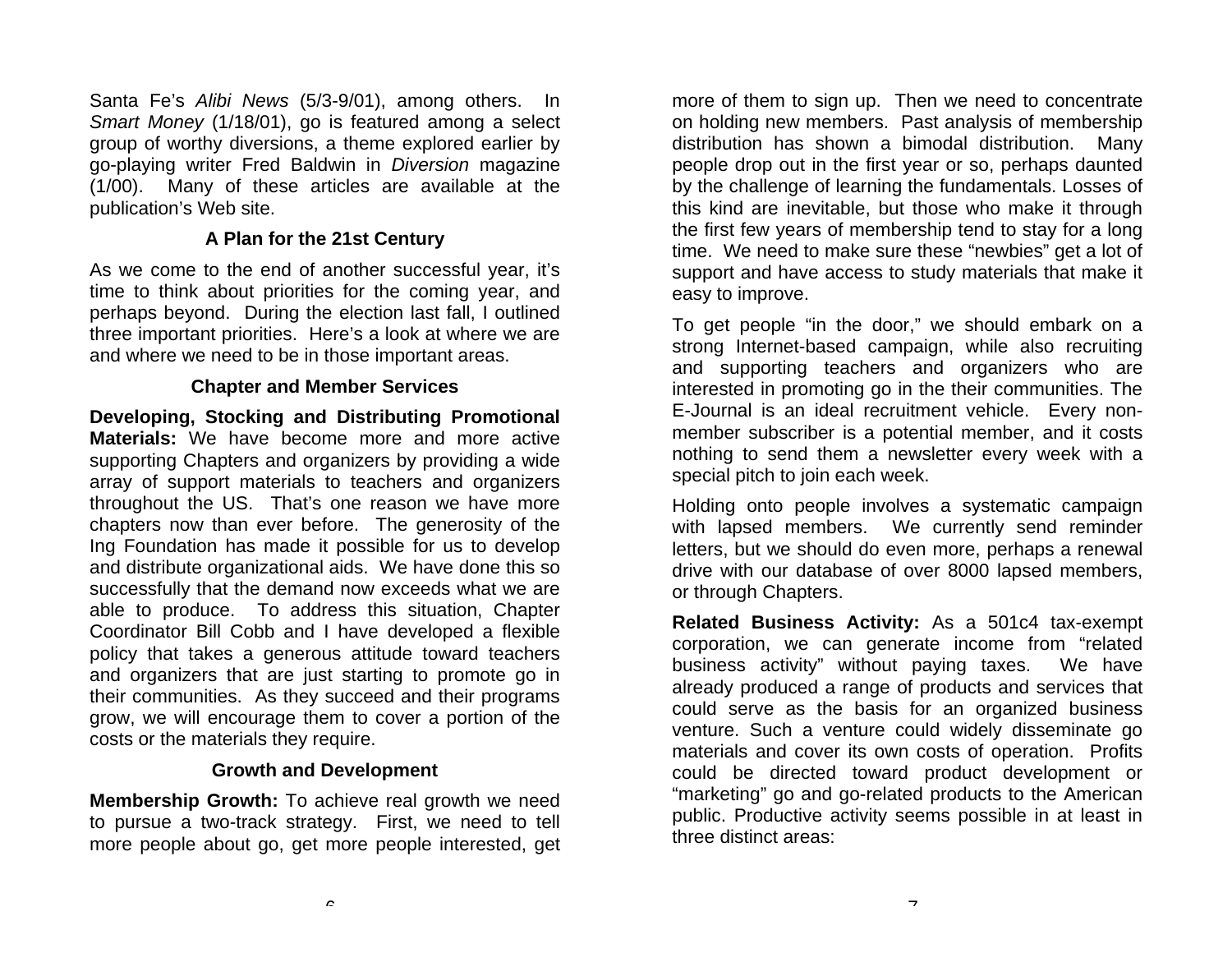*Publications:* We currently publish over a dozen books, booklets and pamphlets, as well as a CD-ROM for beginners. Some are sold and some are given away. We have recently formed partnerships with Slate & Shell Publications and the Wings Across Calm Water Go Club to produce new translations of Japanese material. I hope other Chapters and groups will be inspired by their example and produce even more publications.

*Equipment:* In addition to AGA Starter Sets, we stock a variety of support materials for teachers and organizers such as 9x9 cardboard sets and demo boards. There is also growing demand for an inexpensive 13x13 set.

*Promotional items:* Many organizations such as ours sell a range of branded items — caps, T-shirts, coffee mugs, pencils, mouse pads, you name it. Congresses invariably run short on these items. Members seem to enjoy them, and promotional items can also be used as inducements in membership campaigns.

This enterprise must not compete with other vendors; it's a partnership designed to grow the market for everyone. Most of these materials will be made available to vendors at a wholesale price. Profits would be applied to new projects or promotional efforts and would not be part of the general operating budget.

#### **Fiscal Responsibility and Restraint**

Our reserve fund of about \$100K, as well as the checking account which maintains an average balance of about \$50K, are in a safe, stable money market fund. By gradually moving to a more businesslike approach to production and distribution of materials, we are building a self-sustaining pipeline that will benefit chapters and members alike.

The astute reader will note a disparity between this year's membership figures and the treasurer's report. Membership appears to be up, while income seems flat. These figures never match exactly, but they look more out of step than usual this year. At press time we are studying this complex issue. (It probably has to do with how we keep track of income, and other anomalies, rather than an actual negative cash flow situation.)

More significantly, the expanded 48-page *American Go Journal* costs more to publish, leading to a projected deficit of more than \$10,000. With Editor Chris Garlock's vision and leadership, it could continue to expand, but we must hold the line at 48 pages until we are sure that publication can be funded within the operating budget. With continued membership growth and resolution of the above discrepancies, these items should come into balance shortly. If not, we may have to decide between scaling down the *Journal* and increasing dues next year.

#### **Moving Ahead**

Former Speaker of the House Tip O'Neill famously said, "All politics is local." Building a national go movement is no different. If you have read this far, you belong to select group of people who understand what a real American go community could mean, and are willing to work toward that goal. What do you want to accomplish this year? Do something new. Lots of help is available. Making new friends, playing more go, sharing the wonders of this game in your community — how does that sound?

Roy Laird President June 2001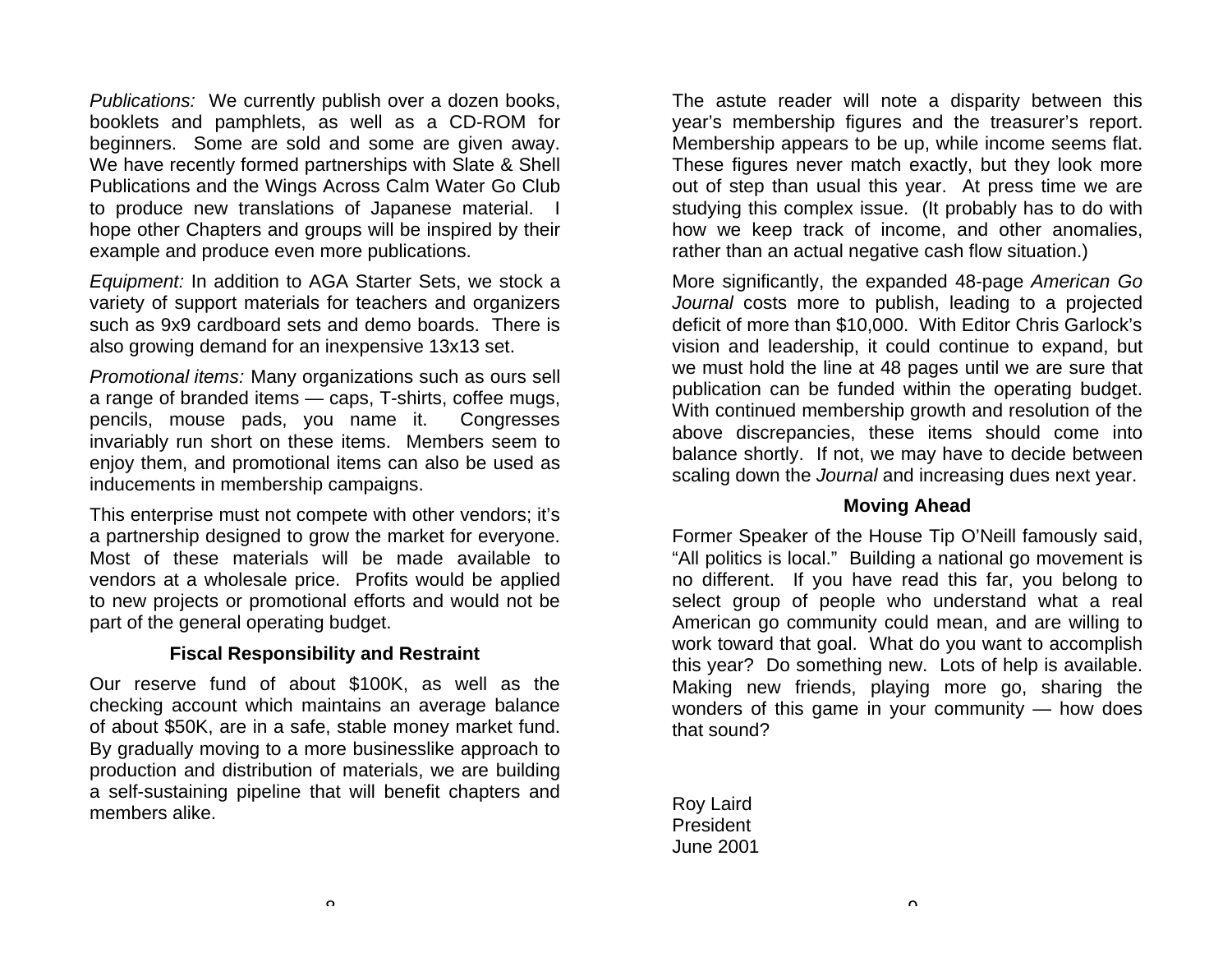## TREASURER'S REPORT

*by Ulo Tamm, AGA Treasurer*

I am happy to report that the American Go Association Fiscal year March 1, 2000 to February 28, 2001 has been reconciled. The fiscal year 2000 was a good year for the American Go Association! This year for the first time, the Congress surplus was remitted to the AGA, resulting in an income of \$8,200.00. This will reside in the reserve to assist future Congresses with advance payments and as a hedge against financial losses of future Congresses. The Congress director, Stu Horowitz, decided to keep the hosting club's part of the Congress surplus in the AGA money market while the Mile High Go Club utilizes these funds over the next two years. All unused funds will revert to AGA general fund on March 1, 2003.

As shown in the attachments, our bank balance increased by \$27,635.00 (less \$8,200.00 held for the 16th Congress). The increase was obtained from different sources: Congress surplus, ING Fund unused portion, miscellaneous, and from AGA income.

The increase seems good, but I will point out that there could be some problems. First, the income from full members dropped \$3,000.00, when compared to last year's figures. Our donations were lower, our income for advertising is negligible, and our sales are flat. On the side of spending, The American Go Journal now consumes the total membership fees of our full members. We spent \$3,000.00 more than expected in the area of shipping/copying/phone. I am projecting that for this year the cost to produce and send four 48-page Journal will be \$37,000 for four issues.

Although the proposed budget shows a deficit of \$12,600 I am confident that as work in increasing the membership and other projects come online, the deficit should vanish.

## Summary of Income and Expenses

|                        | <b>INCOME</b>                            | <b>EXPENSES</b> | <b>DIFFERENCE</b> |  |  |
|------------------------|------------------------------------------|-----------------|-------------------|--|--|
| <b>AGA</b>             | $$61,804*$                               | \$55,730        | \$6,074           |  |  |
| <b>ING GOE</b><br>Fund | \$80,000                                 | \$75,052        | \$4,948           |  |  |
| Fujitsu                | \$18,132                                 | \$18,000        | \$<br>132         |  |  |
| Summer<br>Go Camp      | \$17,625                                 | 7,544<br>S      | \$<br>81          |  |  |
| Congress               | \$137,945                                | \$121,545       | \$16,400          |  |  |
| TOTAL:                 |                                          |                 | \$27,635          |  |  |
|                        | *Includes \$201.00 of unrealized income. |                 |                   |  |  |

## Reconciliation of Year F2000

| <b>Bank Balance Increase</b>  | \$27,635  |
|-------------------------------|-----------|
| Total in All Accounts 3/1/00  | \$158,885 |
| Total in All Accounts 2/28/01 | \$186,520 |
| <b>AGA Money Market</b>       | \$181,430 |
| <b>AGA Checking</b>           | \$5,173   |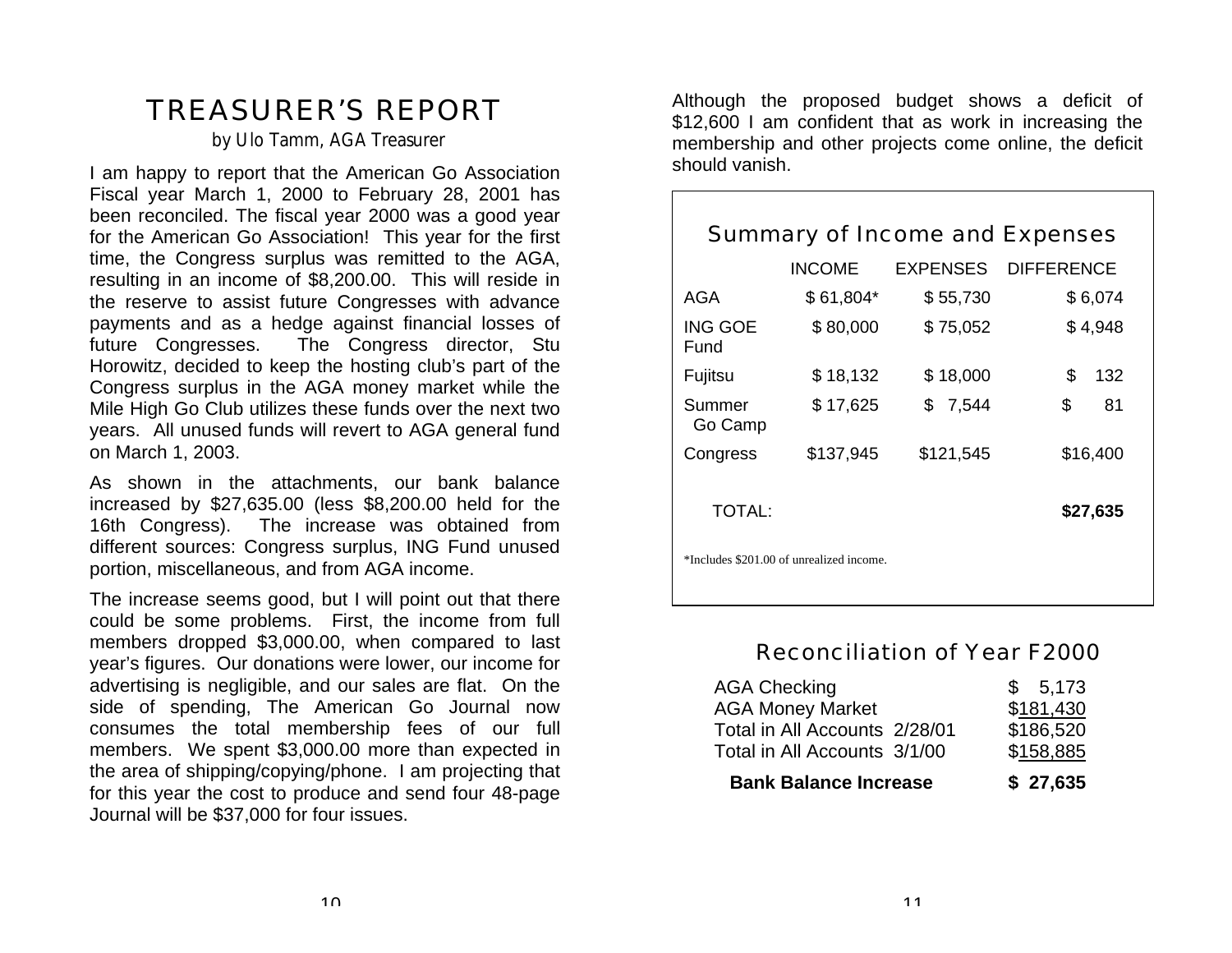## AGA INCOME

FISCAL YEAR March 1, 2000 to February 28, 2001

|                        | Projected   | Actual      | <b>Proposed Budget</b> |  |
|------------------------|-------------|-------------|------------------------|--|
| Membership:            |             |             | 2001/02                |  |
| Full members:          | \$36,000    | \$31,505    | \$32,000               |  |
| Limited & Special:     | \$1,500     | \$2,400     | \$2,000                |  |
| Youth                  | 1,200<br>\$ | \$1,500     | \$1,500                |  |
| Chapters               | 2,000<br>\$ | \$2,625     | \$2,500                |  |
| Life                   | \$2,000     | 4,000<br>\$ | \$2,000                |  |
| Sub-Total:             | \$42,700    | \$42,030    | \$40,000               |  |
| Other:                 |             |             |                        |  |
| Donations:             | 5,000<br>\$ | \$4,825     | 4,500<br>\$            |  |
| Dividend:              | 4,500<br>\$ | 1,891<br>\$ | \$                     |  |
| Interest               | 3,500<br>\$ | 6,097<br>\$ | \$<br>6,000            |  |
| Advertising            | 999<br>\$   | 150<br>\$   | 200<br>\$              |  |
| <b>Sales</b>           | 3,000<br>\$ | 2,211<br>\$ | 2,000<br>\$            |  |
| <b>Misc</b>            | 500<br>\$   | \$<br>159   | \$                     |  |
| <b>Congress Return</b> | \$4,000     | \$4,000     | \$                     |  |
| <b>BGA</b>             | 300<br>\$   | 240<br>\$   | \$<br>300              |  |
| Sub - Total:           | \$21,799    | \$19,573    | \$13,000               |  |
| <b>TOTAL</b>           |             | \$61,603    | \$53,000               |  |

## AGA EXPENSES

|                  | Projected   | Actual    | <b>Proposed Budget</b><br>2001/02 |
|------------------|-------------|-----------|-----------------------------------|
| AGJ              | \$25,000    | \$30,713  | \$37,000                          |
| AGAe-J           | 500<br>\$   | 889<br>\$ | 1,000<br>\$                       |
| Admin Svcs.      | \$<br>6,000 | \$5,970   | \$<br>6,000                       |
| Database Svcs.   | \$<br>2,750 | \$2,326   | \$<br>2,500                       |
| Copy             |             | \$2,185   | \$<br>2,000                       |
| Postage          | 5,000<br>\$ | \$5,094   | \$<br>5,500                       |
| Phone            |             | \$1,818   | \$<br>2,000                       |
| Supplies/Equip.  | 3,000<br>\$ | \$1,443   | \$<br>1,500                       |
| Legal            | \$<br>2,000 | \$<br>158 | \$<br>1,000                       |
| Web/Org          | \$<br>1,100 | \$1,060   | \$<br>2,000                       |
| <b>IGF</b>       | \$<br>400   | \$<br>420 | \$<br>400                         |
| Misc.            | \$<br>1,000 | \$<br>300 | \$<br>500                         |
| Internet         | \$<br>500   | \$<br>404 | \$<br>500                         |
| Storage          |             | \$<br>548 | \$<br>500                         |
| Transport/Conf.  | \$<br>1,000 | \$<br>275 | \$<br>1,000                       |
| <b>Bank</b>      | \$<br>200   | \$<br>100 | \$<br>200                         |
| Credit Card      | \$<br>450   | \$<br>536 | \$<br>500                         |
| Annual Report    | \$<br>1,000 | \$1,216   | \$1,500                           |
| Congress Advance | 6,000<br>\$ |           |                                   |
| Youth News       |             | \$<br>265 |                                   |
| <b>TOTAL</b>     | \$55,900    | \$55,730  | \$65,600                          |

## **SUMMARY**

| <b>Difference</b>        | \$5,873            | (\$12,600)         |
|--------------------------|--------------------|--------------------|
| Income<br><b>Expense</b> | \$61,603<br>55,730 | \$53,000<br>65,600 |
|                          | FY2000/01          | Projected FY01/02  |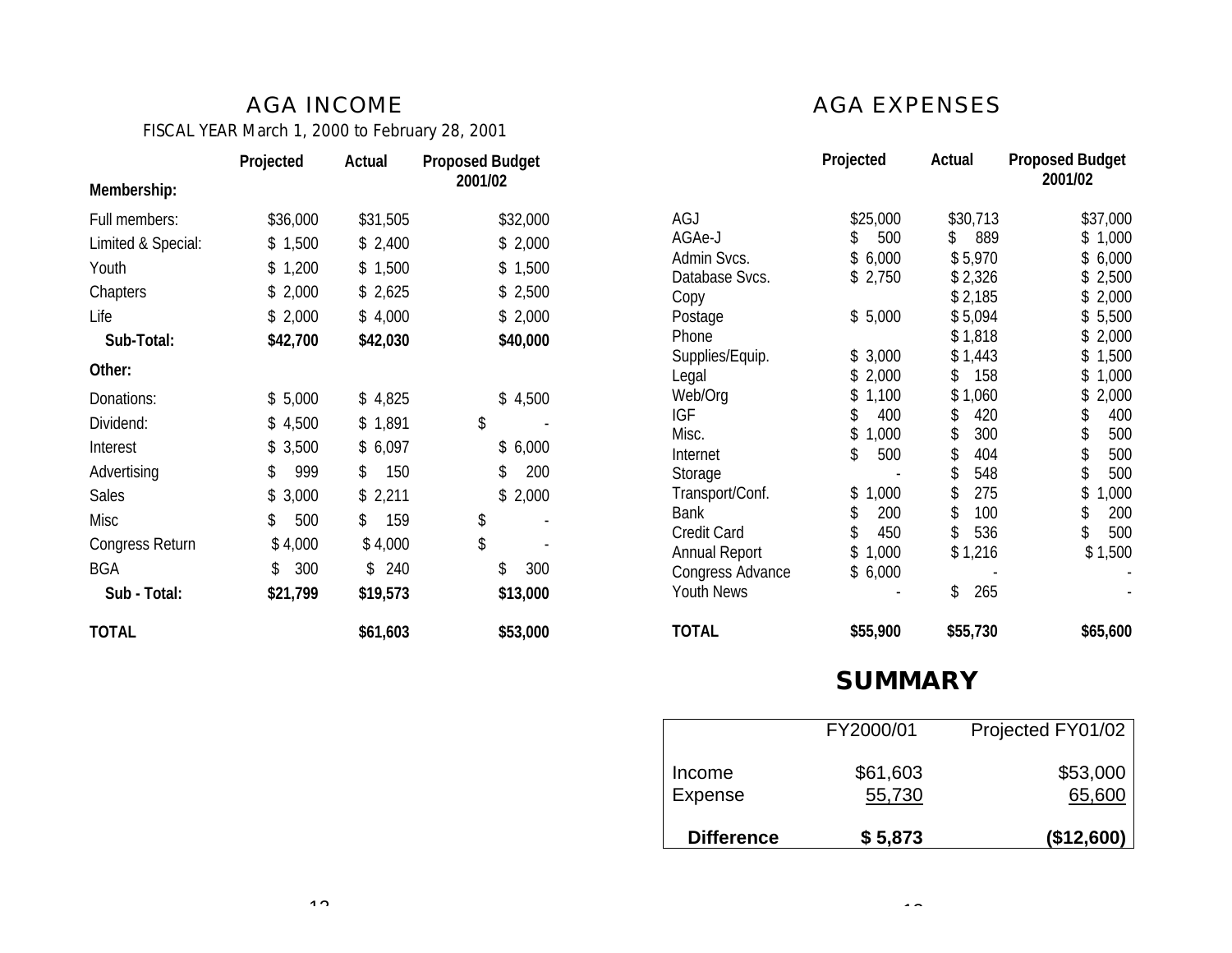## Ing Foundation Grant

The annual infusion of funds from this grant continues to fund a wide variety of programs and projects, including three distinguished tournaments. (See below for details).

**Tournaments:** Ing Foundation funds support three of the most important events on the AGA calendar: the Internet-based North American Master Tournament, now in its sixth year; the North American Ing Cup, an invitational that has brought America's top-rated players to the Go Congress for more than ten years; and the Redmond Cup for children, which chooses our contenders in the World Youth Championship.

**Doing More for Kids:** Nothing was more important to the late Mr. Ing than teaching children. As always, we have devoted a large share of the grant to child-related purposes – Congress scholarships, the one-of-a-kind Summer Go Camp, child-friendly materials on CD-ROM and in other media. But progress is slow. We need to find even more new and effective ways to introduce children to go, and to support their growing interest and help them develop into strong players. Chapters interested in teaching children are encouraged to apply for regional funds to support local teaching programs.

**Regional Allotments**: Each regional VP disburses up to \$6000 within each of the AGA's three regions, providing support for tournaments that utilize Ing's SST Laws of Wei-chi. Local and regional organizers are also encouraged to think "outside the box", especially about programs that might benefit children. School- or afterschool-based teaching programs and other child-based activities would be very much in keeping with the Ing Foundation's mission, as well as our own.

### F2000 ING BUDGET AND EXPENSES

And Projections for F2001

| <b>TOURNAMENTS</b>         | <b>Budget</b> | <b>Actual</b> | <b>Proj F2001</b> |
|----------------------------|---------------|---------------|-------------------|
| N. A. Masters              | \$13,000      | \$10,280      | \$13,000          |
| N. A. Ing Cup              | \$12,000      | \$12,000      | \$12,000          |
| <b>Redmond Cup</b>         | \$5,000       | \$5,000       | \$5,000           |
| <b>TOURNAMENT SUBTOTAL</b> |               |               | \$30,000          |

#### **EDUCATION AND PROMOTION**

| <b>Total</b>                                                                    | \$80,000                                                           | \$75,052                                                      | \$80,000                                             |  |  |  |
|---------------------------------------------------------------------------------|--------------------------------------------------------------------|---------------------------------------------------------------|------------------------------------------------------|--|--|--|
| <b>REGIONAL SUBTOTAL</b>                                                        |                                                                    |                                                               | \$18,000                                             |  |  |  |
| East<br>Central<br>West                                                         | 6,000<br>\$<br>6,000<br>\$<br>6,000<br>\$                          | \$, 4,500<br>\$5,100<br>6,000<br>\$                           | \$6,000<br>\$6,000<br>\$6,000                        |  |  |  |
| <b>EDUCATION/PROMOTION SUBTOTAL</b><br>\$32,000<br><b>REGIONAL ALLOTMENTS</b>   |                                                                    |                                                               |                                                      |  |  |  |
|                                                                                 |                                                                    |                                                               |                                                      |  |  |  |
| Shipping/customs*<br>Purchase/produce<br>Admin<br>"Great GO Spiel"<br>GO CD-Rom | 3,000<br>\$<br>8.500<br>\$<br>1,500<br>\$<br>\$1,000<br>5,000<br>S | \$3,392<br>8,802<br>\$<br>975<br>\$<br>\$1,098<br>4,905<br>\$ | \$<br>4,000<br>9,000<br>\$<br>1,500<br>\$<br>\$3,500 |  |  |  |
| <b>Youth Scholarship</b><br><b>Summer Camp</b>                                  | \$10,000<br>3,000<br>\$                                            | \$10,000<br>3,000<br>\$                                       | \$10,000<br>4,000<br>\$                              |  |  |  |

\*These funds are utilized to deliver equipment donated by the Ing Foundation to the AGA from its port of entry to the Congress site for distribution to Chapters as needed after the Congress.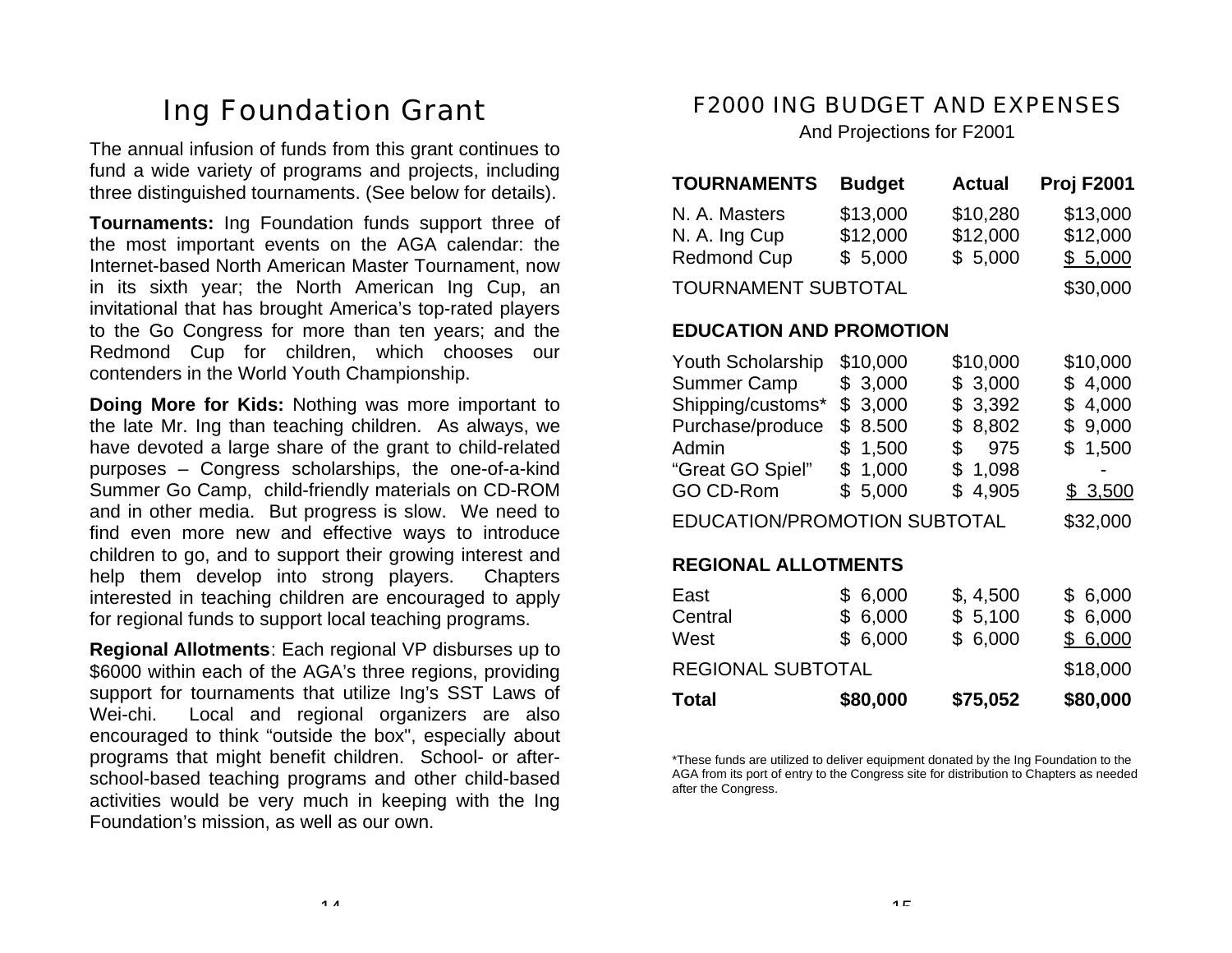| Type         | '85/6 | '86/7 | '87/8 | '88/9 | '89/90 | '90/1 |
|--------------|-------|-------|-------|-------|--------|-------|
| Full         | 623   | 730   | 798   | 879   | 890    | 876   |
| Limited      | 146   | 213   | 267   | 287   | 332    | 383   |
| Comp         | 41    | 46    | 45    | 72    | 87     | 91    |
| <b>TOTAL</b> | 810   | 989   | 1110  | 1247  | 1309   | 1350  |
| Chapters     | 40    | 47    | 47    | 59    | 61     | 49    |

#### **Table 1 - 1985-1990 Membership Growth by Category**

 **(12-month averages) NOTE: Donors are included in general totals before 1994**

#### **Table 2 - 1994-1999 Membership Growth by Category**

| <b>Type</b>          | '94/5 | '95/6 | '96/7 | '97  | '98/9 | '99/0 | '00/1 |
|----------------------|-------|-------|-------|------|-------|-------|-------|
|                      |       |       |       | 8    |       |       |       |
| Full                 | 924   | 974   | 1043  | 1127 | 1100  | 1138  | 1183  |
| Limited              | 406   | 580   | 471   | 316  | 281   | 171   | 156   |
| Comp                 | 99    | 100   | 100   | 105  | 107   | 107   | 107   |
| Sponsor              | 20    | 21    | 22    | 29   | 35    | 42    | 44    |
| Sustainer            | 14    | 27    | 43    | 53   | 69    | 68    | 75    |
| Life                 | 8     | 8     | 8     | 9    | 11    | 13    | 17    |
| <b>Rated Non-</b>    |       | 10    | 130   | 94   | 76    | 81    | 161   |
| member*              |       |       |       |      |       |       |       |
| Others               | 3     | 4     | 6     | 6    | 6     | 5     |       |
| <b>TOTAL</b>         | 1474  | 1724  | 1823  | 1739 | 1685  | 1625  | 1750  |
| Chapters             | 34    | 60    | 65    | 69   | 60    | 60    | 71    |
| New Members          | $**$  | $**$  | $**$  | $**$ | $**$  | 384   | 398   |
| <b>Youth Members</b> | $**$  | $**$  | $**$  | $**$ | $**$  | 110   | 152   |

#### **(Maximum number from each 12-month period) NOTE: Figures for 1992-1994 not available**

\*In 1996 a rating fee was created to enable non-members to play in AGA tournaments. Many Limited Members took this option instead.

\*\*In 1999, the AGA began calculating how many new members signed up during the year, as part of our effort to retain more new members. The database also began to track Youth Members in 1999.

## MEMBERSHIP REPORT

*by John Goon, AGA Membership Secretary*

## **Membership Growth**

This was another year of modest but sustained growth for the AGA. We achieved record high numbers of Full members, Chapters and in all donor categories. Even more promising, the number of non-members participating in tournaments doubled from last year.

**Table 1** provides summary membership information for 1985/6 to 1990/1. **Table 2** provides the latest statistics from the AGA database.

Gross total membership rose significantly in the mid- '90's, peaking at 1823 in 1996/7. Since then, all membership categories have grown slowly but steadily. A sharp decline in limited members began in 1996, when the Limited Membership was raised to \$10 and the \$5 non-member tournament rating fee was created. This caused a steep decline in Limited members, down from a high of 580 to just 156 last year. Clearly, many limited members are switching to this option, with a corresponding rise in the "Non-member rating fee" category. In 2000, this trend seems to have stabilized.

## **Membership Activities**

**Membership Outreach Committee.** The informal Outreach Committee, formed in 1999 to carry out a Former Members Survey, and an eBay Pilot Project continued their work in 2000. Jean DeMaiffe, David Whiteside, and Kirby Huget were its first members. Joyce Frigon joined the group in 2000 and devoted time to contacting the new non-AGA member subscribers of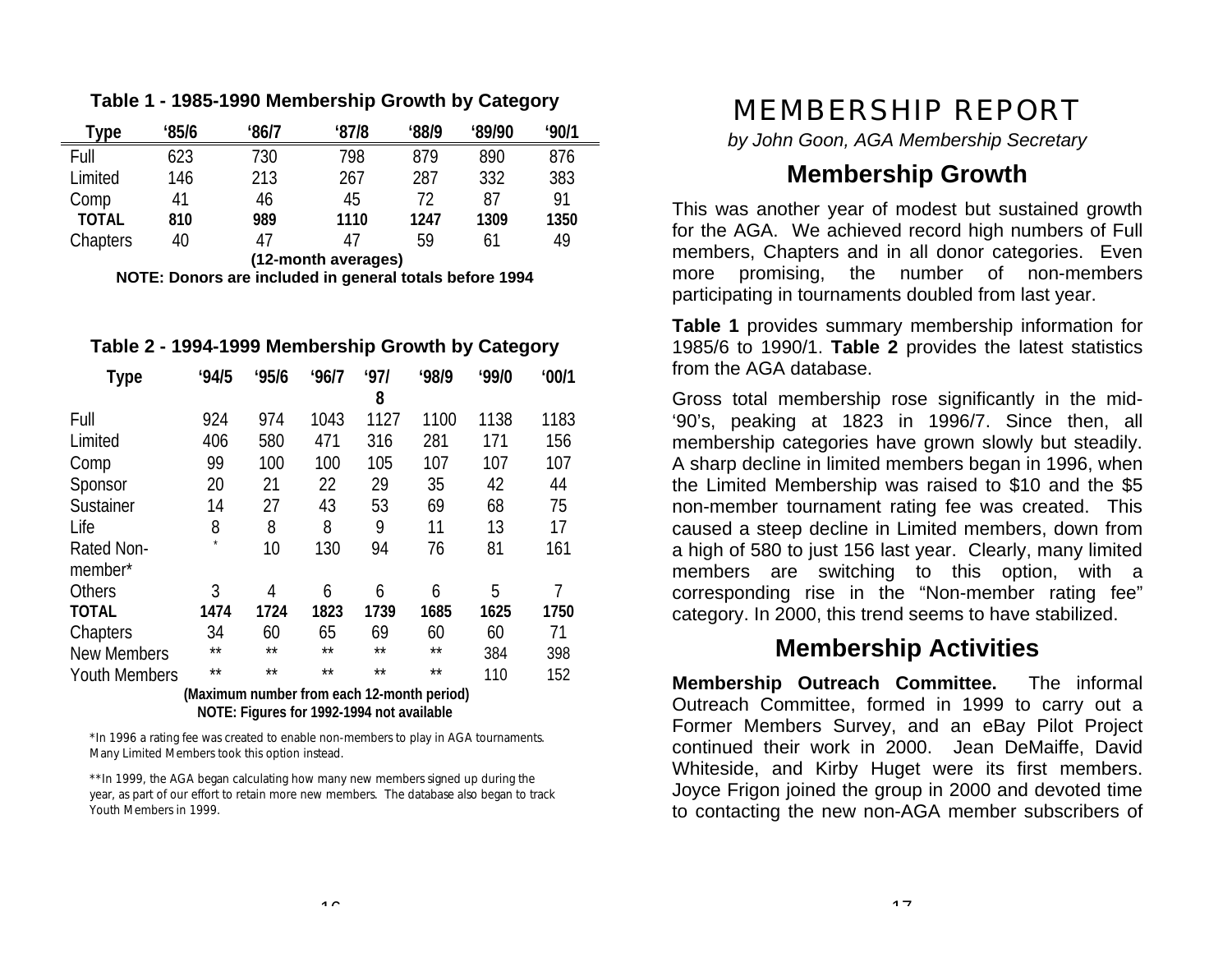## **Geographic Distribution of Membership**

Our membership remained widely, but not evenly, distributed across the country. Not counting chapters and complementary memberships, Table 3 shows that we have 344 players in the Western region, 456 in the Central region, and 570 in the Eastern Region.

**State '99 '00 State '99 '00 State '99 '00**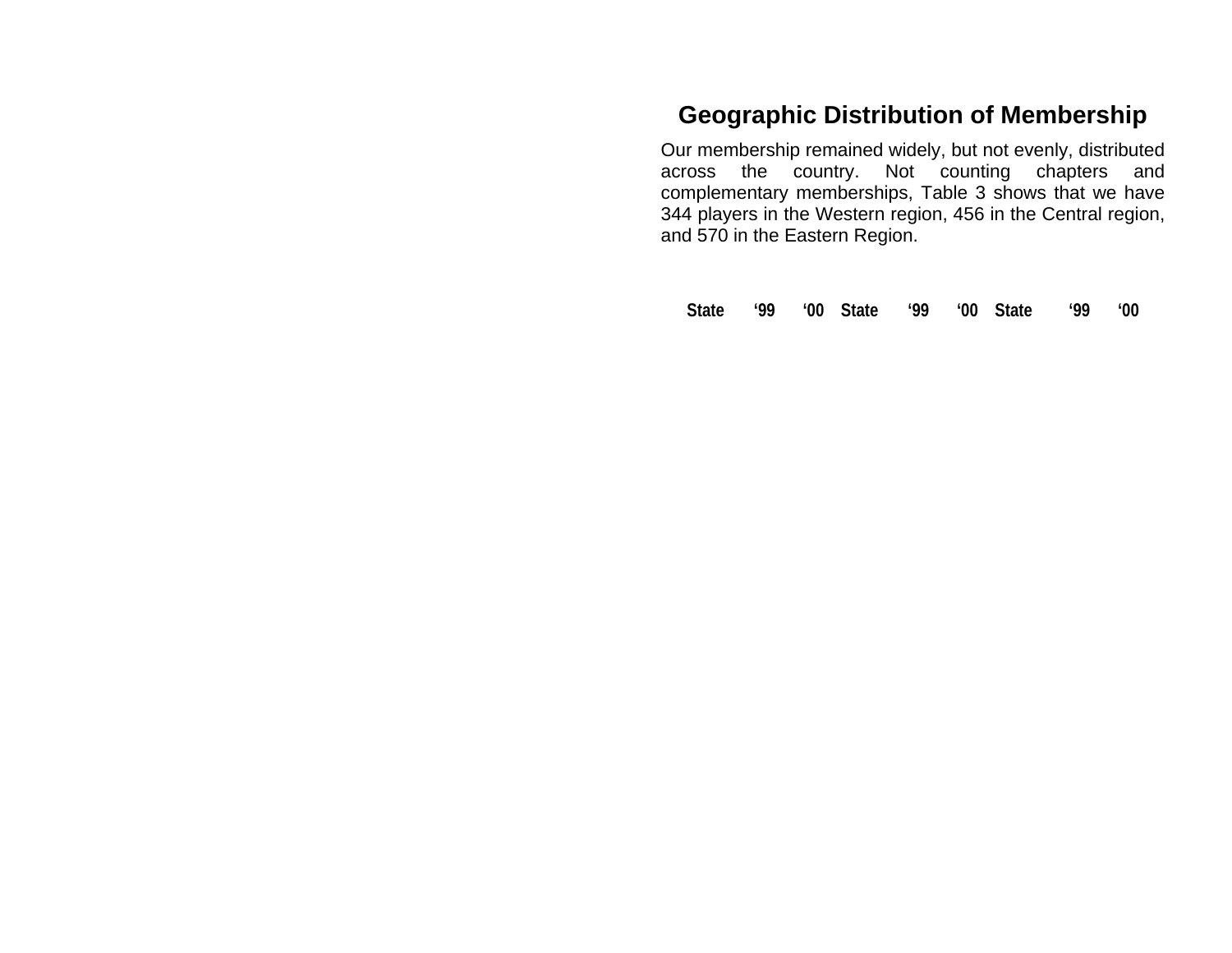every week. Many AGA members now renew their memberships online; most new members sign up online as well. They are among the 1500 people who visit the AGA Web site *for the first time* every week.

The AGA continues its pioneering work conducting online tournaments. In partnership with the Internet Go Server, Tournament Director Chen-dao Lin and the NAMT team of Don Wiener and Jeff Shaevel produced the Sixth North American Masters Tournament, the first and still the only pro tournament on the Internet. As noted in our Tournaments Report, two professional players moved to the US and 2000 and joined the expanding field of "American professionals." The online Redmond Cup selected two Americans, one under 12, the other under 18, to represent the US this year in the World Youth Championship. NAMT Director Chen-dao Lin also conducted the second all-Internet Seimitsu Open, pitting top European and Western against one another for the right to play a Japanese professional.

The AGA's first Internet Chapter, "Wings over Calm Waters" may be the wave of the future. By providing a reliable presence on the Internet, "Wings" hopes to offer its members services and support they would not otherwise receive. (They meet every Wednesday on the Kiseido server.)

**Fundraising.** We can point with pride to a long history of dedication, energy, and reliability in the planning and execution of many successful programs, and we are actively seeking corporate, institutional or other sponsorship for a variety of programs. Each Chapter has an untapped resource in their community that could help make community-based go activity possible. More grass roots outreach means more new members.

## **Membership Services**

New volunteers have helped to ease the overall workload, but the demand for volunteers continues to grow. We cannot relax our efforts to identify and train the next generation of members to assume AGA leadership in the future.

Every person, whether new applicant or renewal, should receive a membership card and a cover letter within a few weeks of joining. The cover letter lists AGA materials that can be ordered free or at a nominal charge. It also asks for volunteers to help in various areas. A packet of all the available materials is offered for a nominal fee. We will continue to do this, and to consider ways of reinforcing this message through the Journal and e-Journal.

Chapters continue to receive, upon request, mailing labels for use in promoting their events. And as part of the tournament/rating system support process, we provide lists with members' names, AGA numbers, ratings, zip codes and expiration dates to clubs and TDs for use in tournament registration. Please don't hesitate to request these services for your club or tournament!

## **A Community Demonstration Project**

When I began preparing this report, I thought I would simply update last year's figures and text, but I found it impossible to pursue such an expedient approach. Two years of hard-earned grass roots experience wouldn't allow itself to be left on the cutting room floor. As some of you know, I have devoted considerable time to organizing an aggressive and unified regional outreach campaign in the Washington DC area, to establish a critical mass of ongoing pilot outreach projects and contacts, and to leverage and exploit the opportunities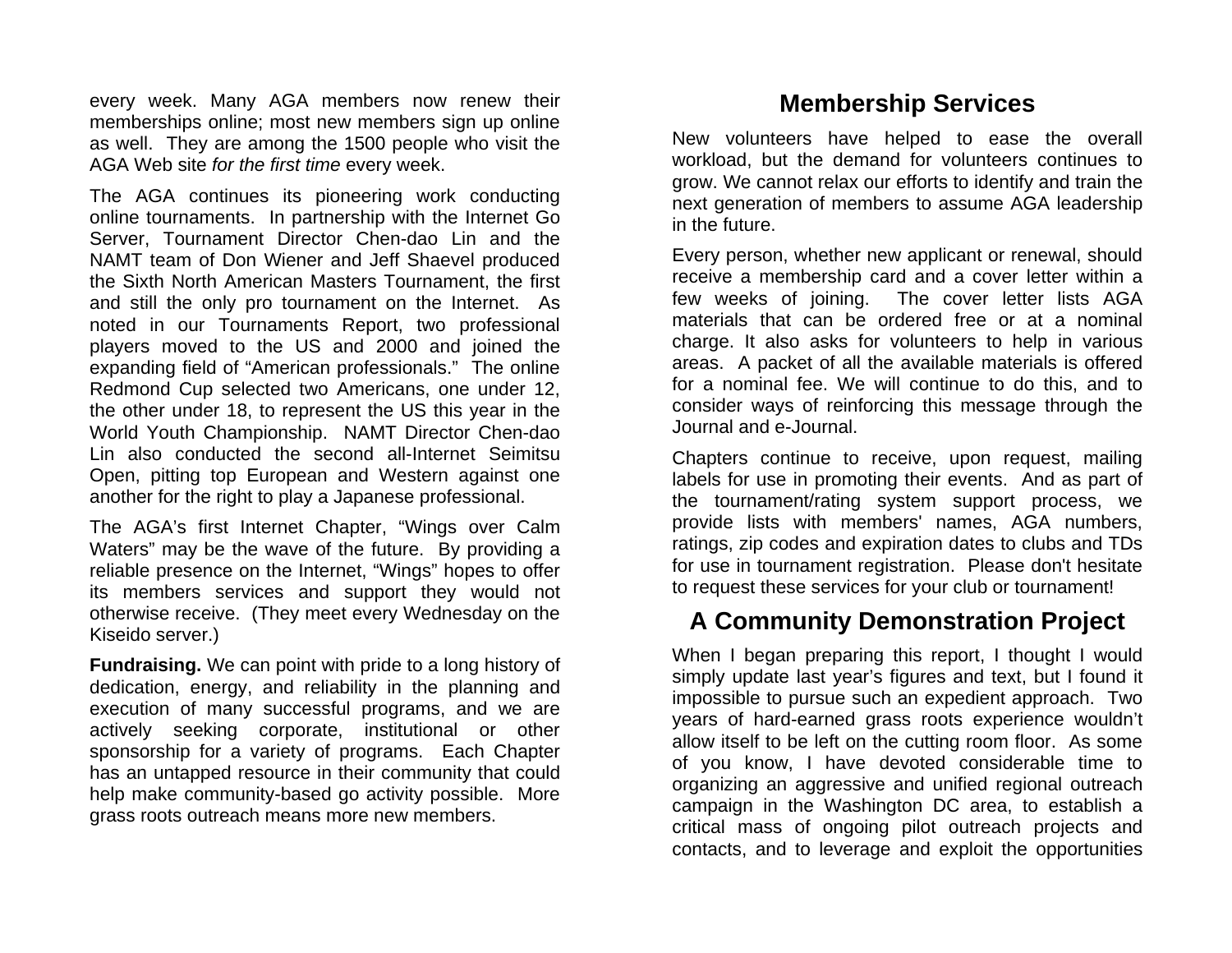thereby created. Although we are only in the beginning phase, the initial feedback has been exciting. So with ideas and results like this to share, I decided to revamp the Report by expanding the discussion on new initiatives and their possible impact on AGA membership. This, coupled with a dab of statistical analysis, should provide the reader with a broader view of our achievements and potential.

**Capitol Children's Museum (CCM).** The CCM of Washington DC held their first go workshop in July and continued to promote go through the year. Local players trained the CCM staff in the spring so that they could teach "First Capture" to the many children who pass through. In addition, the AGA provided the CCM with information flyers, cardboard sets, and many hours of volunteer support. Thanks to the CCM program, hundreds of children, teachers, and parents were introduced to go in 2000. This partnership will continue in 2001.

**Chess and Go Collaborations.** Another promising area for exploration appears to be the chess/go collaboration. In the past year, I made significant inroads at a number of local chess clubs and I plan to expand this program to other school clubs in 2001.

I was fortunate to have found chess player friends who are willing and able to participate in joint chess/go projects. Our selling point for teachers and parents alike is this: Introduce both chess and go to your students. Most of the students and parents will respond to and stick with chess, but some who are not attracted to chess may find go appealing. If they stick with it they may derive some of the benefits that chess is known to provide in terms of cognitive development. The joint

approach casts a wider net — it embraces a larger cross section of the student population.

Parents with Special Education children are very keen on this approach. Just as important, the chess/go partnership is very appealing to potential sponsors, because the emphasis is clearly on the kids (It matters not if they chose chess or go, so long as they discover something that they can enjoy.) I would encourage and challenge the other regions to give this a try. You will amazed by how wonderful this approach can be.

**Chinese Community Language Schools.** There are several dozen of these weekend school programs scattered across the Washington DC region. If your area is similarly blessed, these schools offer a tremendous market for your future outreach programs. We learned that go/weichi is normally missing from the curriculum, in part because parents and staff assumed that their kids would rather play Western chess, but some schools see the broader picture. I've been asked by no less than four schools to teach an 8-week course in the fall. If you have schools like this in your locale, a short visit with the staff just may produce an enlightened miracle.

**School-Friendly Go Sets.** Intermediate-sized 9x9/13x13 equipment is proving especially useful in school settings. The AGA is looking into ways to encourage their production and distribution. The 9x9/13x13 sets will allow games to be finished in a reasonable period of time, and they can radically change the scholastic landscape. The impact on youth memberships should be equally dramatic.

**Grass Roots Go.** There is no substitute for hands-on experience. This applies to both teaching and organizing. It means spending time with children and adults going over "the basics." It means creating a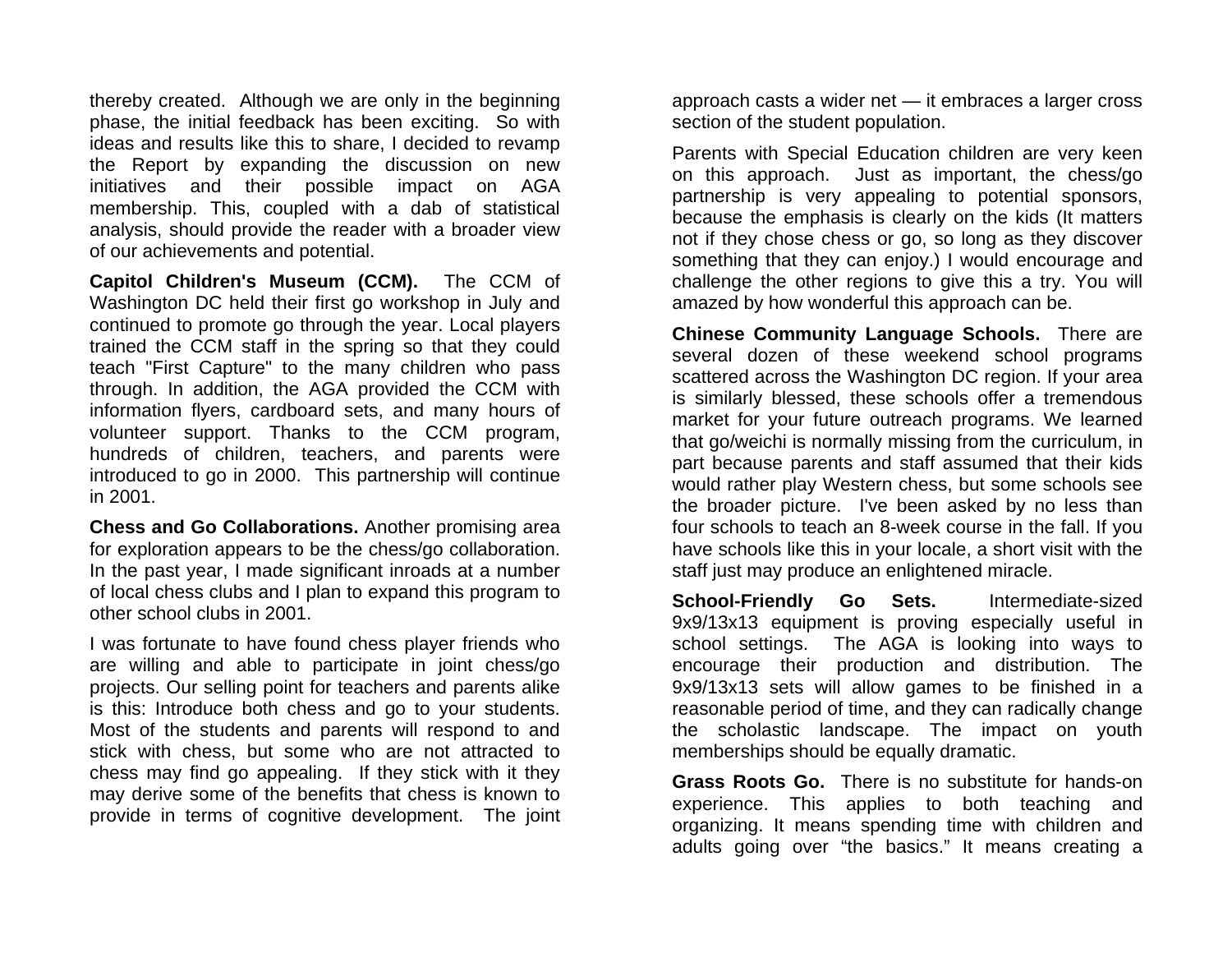demand for and then delegating tasks to your volunteers. It means keeping everyone as informed as possible about everything. A region with an active and robust outreach infrastructure will answer yes to most of the following questions:

- $\div$  Is there a current e-mail distribution list that allows someone to contact all regional players quickly?
- v Are key officials accessible? Accountable?
- $\div$  Are there contacts within the public and private school systems?
- $\div$  Are there contacts with the city or county recreation department?
- $\div$  Are there contacts with any major charitable or fund raising organizations, e.g. Rotary Clubs?
- $\triangle$  Are there contacts with the local media?
- $\div$  Is there one clear information source for all of the outreach programs in the region, i.e. is there one person who is being kept informed about everything that is going on?

**Staffing Programs with Student Volunteers:** The key to success is a long-term commitment to growth. Special projects are easier to staff because they are time limited and well defined. Sustaining long-term commitments poses the real challenge. In the DC area, we are recruiting from local schools both experienced and new volunteers to give introductory presentations at senior centers, community centers and schools. These students get school credit for community service, credit they need in order to graduate. Only authorized, validated, non-profit organizations such as the AGA can tap into this talent pool. By offering these students a range of tasks from which to choose (e.g. teaching go,

admin work, database reports, Internet research, and market surveys) we expect this initiative to attract tremendous interest.

**New County Cultural Diversity Center.** After six months of sustained promotional coordination in Montgomery County MD, the effort will finally pay off in August/September 2001 with the grand opening of the Gilchrist Center for Cultural Diversity (Wheaton MD). A major feature of the Center will be a fully resourced, rent-free go program. The County approved \$2000 in grant monies to start the program and the American Go Foundation provided an additional \$1900 in matching funds. The program will sponsor weekly meetings, monthly workshops, and a tentative scholastic tournament in the spring of 2002. The program will be used to leverage sustaining financial support from the surrounding businesses and community organizations. Along these lines, we are working with the local Rotary Club to become a benefactor of their future annual fund raising campaigns.

## **2001 Goals and Objectives**

- \* Develop a more active Membership Outreach Committee.
- $\div$  Provide chapters with informational materials that will encourage players to join the AGA.
- v Promote the potential of Student Community Service Learning programs as a source of volunteer manpower for go outreach programs.
- $\div$  Encourage Chapters to explore collaboration with their local chess community in order to make more effective inroads with schools, recreation departments, and community groups.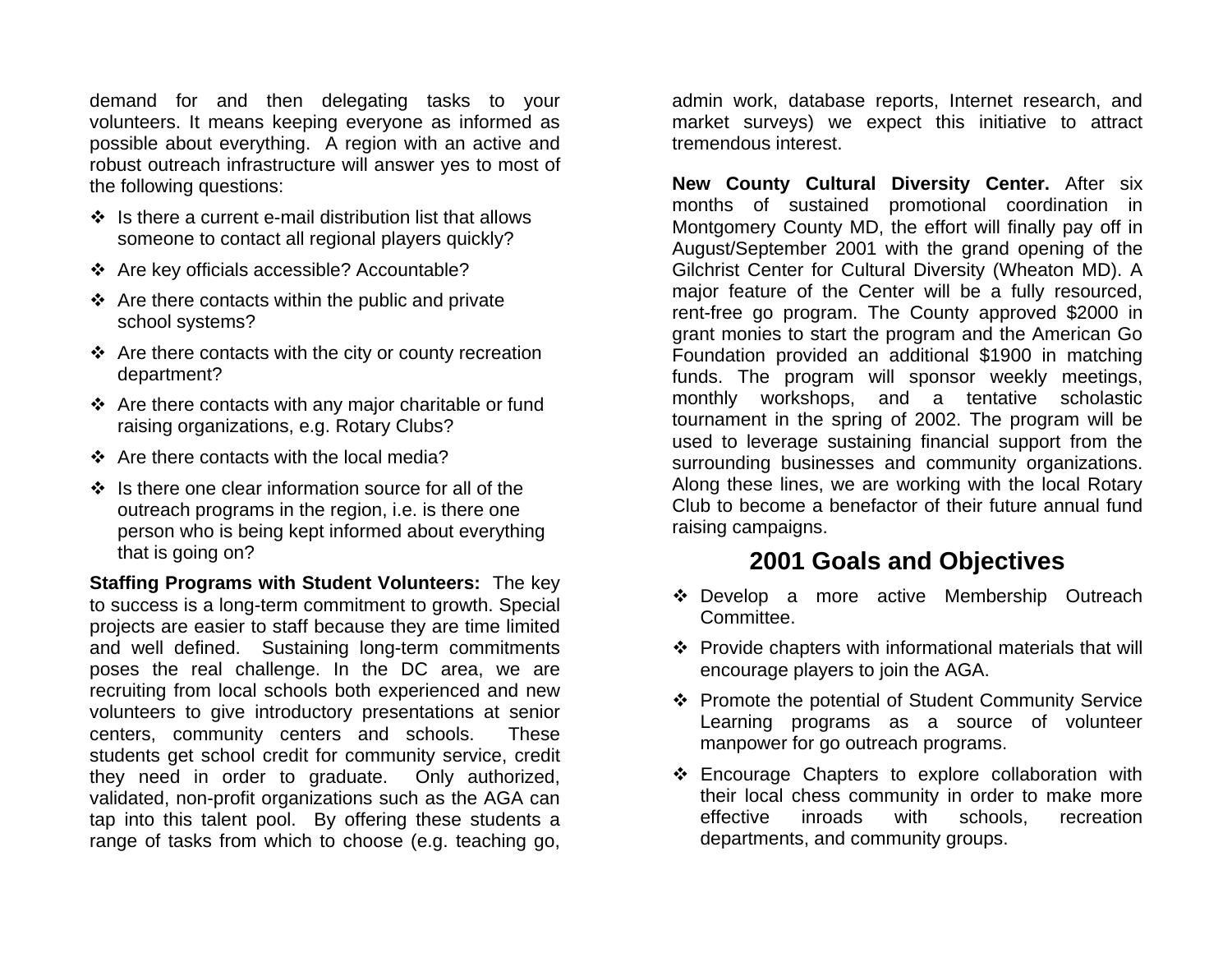- $\div$  Explore the capability of fund-raising organizations like the Rotary Club to effectively support local outreach initiatives.
- $\div$  Encourage Chapters to expand their contacts with the Hispanic/Latino communities and other non-Asian cultures.
- $\div$  Continue to develop new initiatives with the senior citizen community.
- v Generate AGA web pages that will discuss the promotional concepts outlined by this Report in greater detail.

### **Membership Targets for 2001/02**

- $\div$  500 new AGA members. The same target as 2000/01. 398 new members joined last fiscal year.
- $\div$  Less than 100 members who do not renew. Again, the same target as 2000/01. 239 members allowed their membership to lapse last year.

### *A net gain of 400 members in 2001 will push us over the 2000 member threshold!!!*

## CHAPTER SERVICES REPORT

*by William S. Cobb, AGA Chapter Services Coordinator*

This past year saw the number of AGA Chapters rise above 70 for the first time in the history of the AGA. California continues to have the largest number of Chapters with eleven, but Colorado has the largest number per capita with six.

The AGA continues to expand the services it provides to Chapters:

- $\div$  An automatic matching grant of up to \$250 has been made available from the AGF for books and equipment, available to all Chapters without prior application.
- \* The AGA Chapters e-mail reflector has become a moderated list so as to maximize its usefulness for Chapter communication and development .
- \* Equipment donated by the Ing Foundation will now be distributed to Chapters by pre-arranged order, assuring more equitable access.
- $\div$  New AGA publications available to Chapters, which include a new flyer with the rules for first capture and regular go, were made available free for promotional purposes, as well as game recording sheets for tournament and club play use.
- ◆ Official Chapters are now displayed more prominently on the Web site.
- **❖** *WinTD*, a computer program for directing tournaments developed by Chuck Robbins, was used at almost thirty tournaments last year.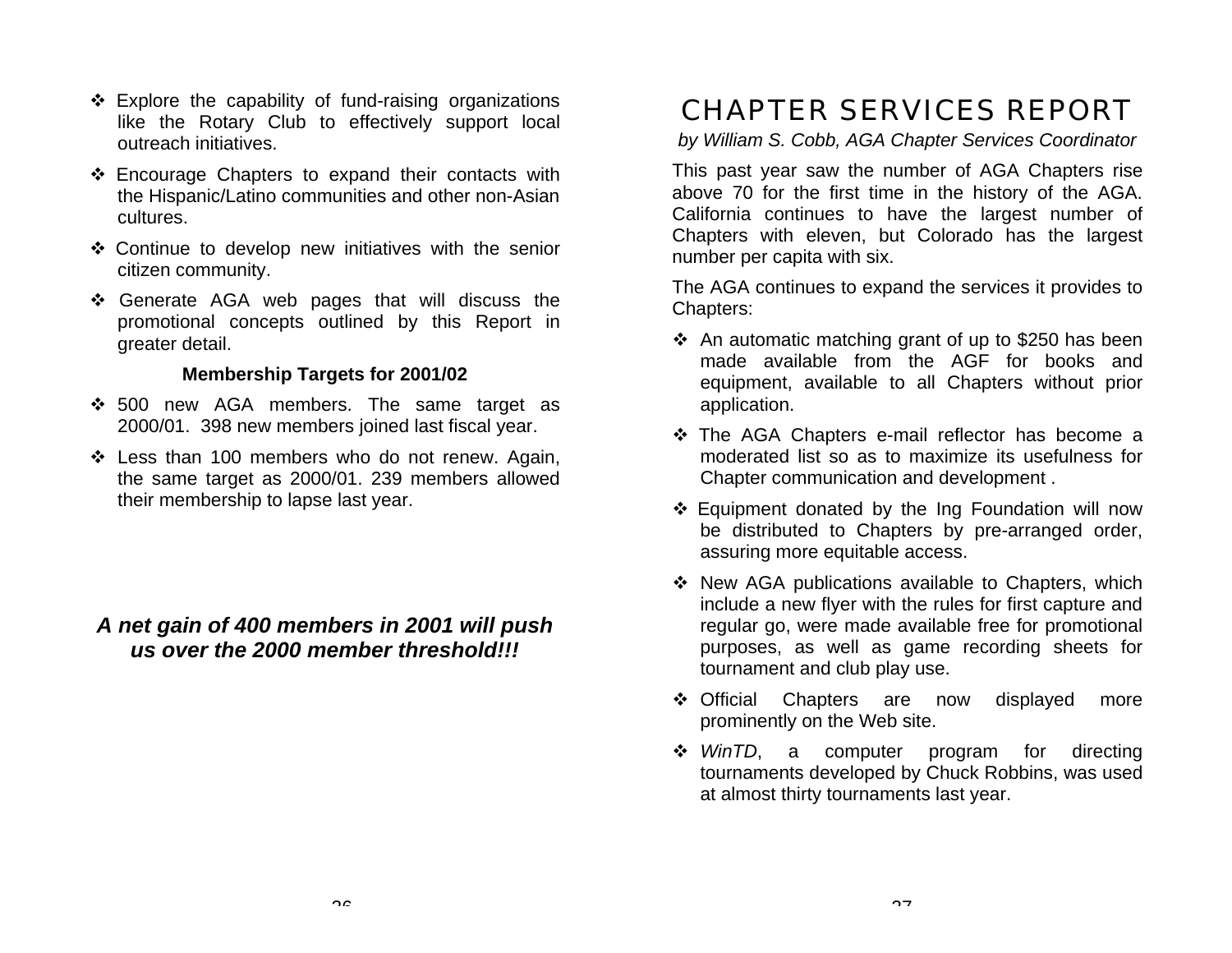Chuck Robbins' new computer program has been especially important for Chapter growth. Now that running tournaments and reporting results is easier than ever, the number of rated tournaments seems to be increasing, especially on the East Coast.

We look forward to continued growth in the number and activities of Chapters in the coming year.

## NEWS OF GO-PLAYING YOUNG PEOPLE

#### *by AGA Youth Coordinator Noné Redmond*

America's young people are becoming a larger and larger segment of the AGA's membership. One in ten AGA members is now under 18. Many of these children are doing very well, climbing up the strength ladder, winning prizes at tournaments and studying the games of professionals with their teachers.

More children's names are appearing in the AGJ's "Most Active Player" list, and in the "Most Improved" group. In San Francisco, a ten-year-old won the Dote-Sensei tournament, with four other children and two very young men in the winners list of eleven names. The children are coming to tournaments, and they are playing well.

Young people are also teaching, and in this I see great hope. Two young Californians, both of whom teach, have started up a "Cybercamp" on KGS Sunday afternoons, and the AGA has offered a tempting reward for those AGA children who manage to play 10 games on Cybercamp before our next Congress.

Recently British organizer Nick Wedd dropped in to Cybercamp to see how American children play. Nick is talking about setting up a Children's room on a Saturday at times when children from continental Europe and the British Isles could play with young people across America. When we have Cybercamp fully started, we'll think about a Transatlantic Children's Room.

This year Peter Rzepecki is the director of the highly successful Summer Go Camp for children. This is generously sponsored by the Ing Foundation and scholarships are available for children who might not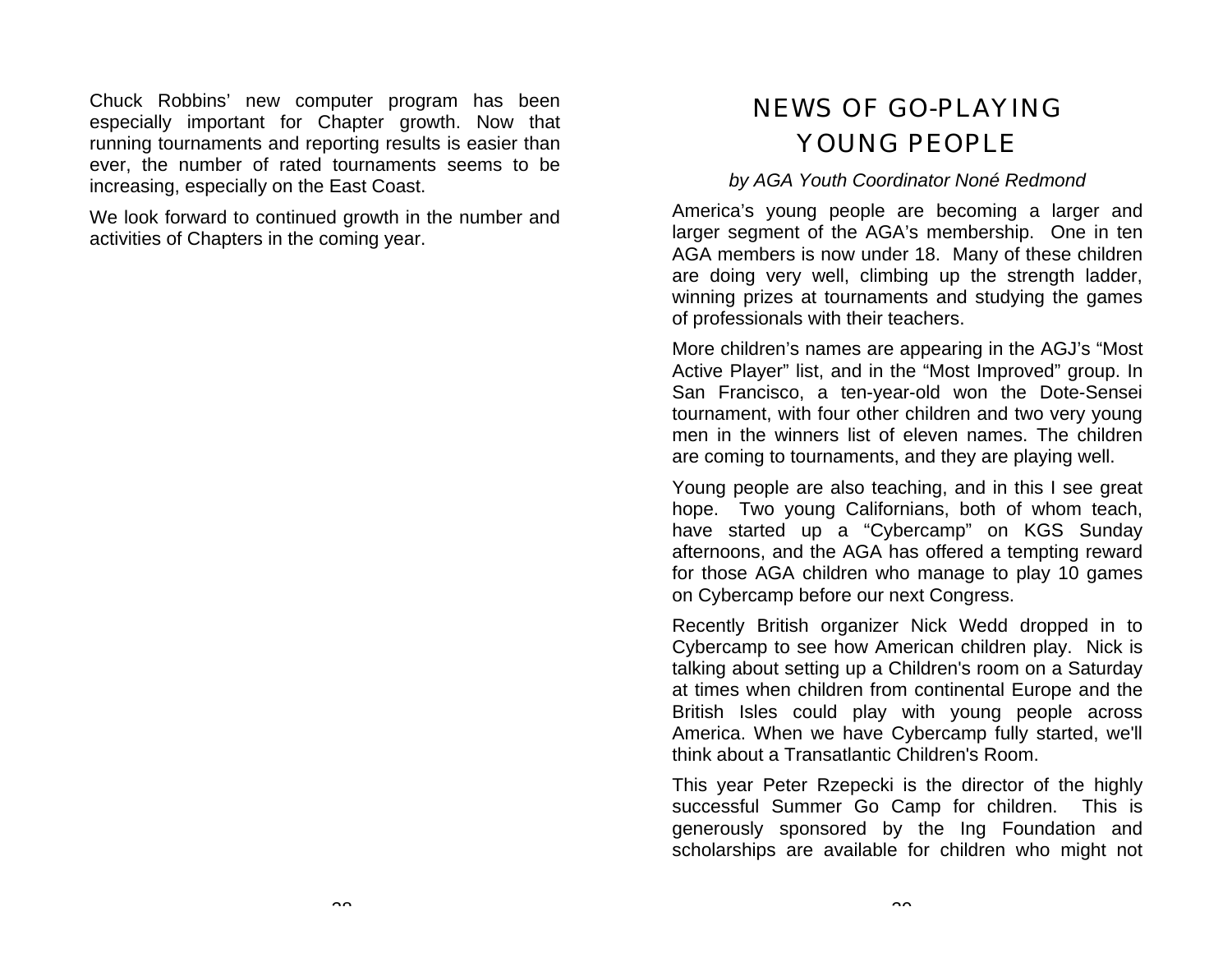otherwise be able to attend. Janice Kim is the professional teacher there, and she has a wonderful way of drawing all of us into her classes and holding us under her spell.

Our go-playing youth contingent is getting stronger and more serious. Many thanks are due to those of you who give generously of your time to teach and to guide these youngsters as they play and study. Club tournaments, interscholastic tournaments, and tournaments on the Net can be very exciting and rewarding for children, and when they participate in these occasions it has other benefits of learning courtesy and respect as well as discovering more about playing the game.

In Asia, as you know, young children who show sign of go talent are often sent to a *dojo* where a master will teach them and groom them into professional players. It's a life of dedication and resolve. It's hard work. The young people have to be serious and they have to love the game. Here in America, there are many demands on our children's energy. Soccer and baseball, dancing lessons and piano class all claim time and interest. We don't have so many professional players. But there is the Internet where a pro can interact with children and although it is not the same thing as a "live-in" *dojo*, it is the next best thing.

So in February an experimental program began for four fortunate young people. They enrolled in a study group under the care of James Kerwin-Sensei. Their homework includes amongst other things studying a professional game, studying life and death problems and playing with other children. Hopefully, their go-playing friends will notice their new understanding of the game and the teaching will spread out to a wider circle.

If this experimental study group is thought to be a success, other groups may be started. The children have been charged a nominal fee for the 16-week program and Mr Kerwin has been characteristically generous with his time. The American Go Foundation is supporting the study group program presently, but if it is opened up to children generally, a scholarship fund drive may have to be launched. I hope that teachers who have students who they think would benefit from this program will keep in touch with me.

Many of the children now studying so well are the children of Asian immigrants to this country; their family names are Chinese, or Japanese, or Korean. We have done a good job by being there for them. Twenty-five years ago, the children of Asian descent wanted nothing more than to become "good little American girls and boys." I remember some of them ridiculing the game of go, terming it a silly out-of-date game for little old gentlemen who would all die soon anyway . . . so why bother?

In fact the American Go Association *did* bother and although, sadly, we are losing some of our older traditional players, there are energetic young tigers coming up, strong in play, courageous in ambition and with both love and respect for the game.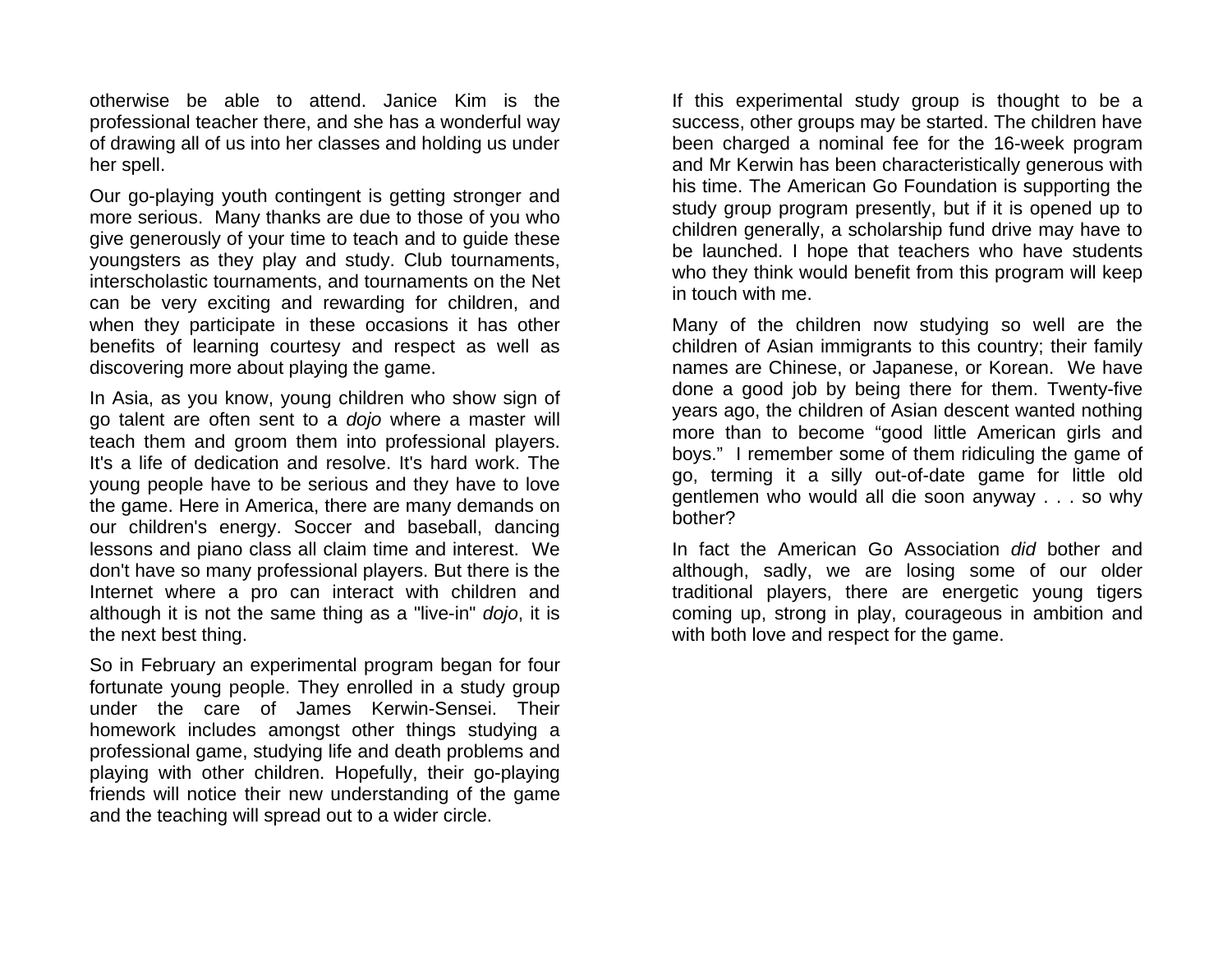## TOURNAMENT ACTIVITIES

*by Mike Bull, AGA Tournament Coordinator*

### **The Tournament Scene**

An amateur won the 14th North American Fujitsu Qualifying Tournament this year for the first time since professional players began participating in 1985. Thomas Hsiang 7D of Rochester has to thank Ted Ning 7D of Hawaii for beating the favorite, pro 4-Dan Jimmy Cha, in the second round. Ted then lost to Jong Moon Lee in round three. Thomas went on to beat Jong Moon Lee in the final round. (Thomas had a great year — he also won the North American Ing Cup.) This Fujitsu also crossed another historical milestone; the first time a player from Mexico has ever won a game.

Winning the North American Fujitsu is a huge achievement for an amateur. The way to the top became much easier two years ago, when Michael Redmond decided to stop playing so as to focus on his career in Japan. The departure of top professional players has hurt the North American Masters Tournament, too. Naiwei Rui, the world's top female player, has become a celebrity since she won the Kuksoo title, becoming the first woman in history to win a top title. She and Jimmy Cha are now too busy in Korea for the Masters, and L.A.-based master teacher Yang Yi-lun has also withdrawn from the event to concentrate on teaching.

Then our luck changed. America's fabulous good fortune with professional players hit it big when Feng Yun, the only other female pro 9-Dan in the world, moved to New Jersey with her husband. She has moved quickly to establish herself as a teacher on the East Coast with group and individual lessons, simultaneous games at the

New York Go Center and an upcoming four-day workshop at an Adirondack resort. Jiang Ming Jiu 7-Dan, Zhu-jiu Jiang's younger brother, moved to Northern California this year. Ms. Feng and Mr. Jiang both entered the Masters field for the first time this year, and both players are currently (5/19) undefeated in the challenger round. It is a sure bet that one or the other will play Jujo for the title.

Professionals entered an open tournament in America for the first time last January. Jujo Jiang 9-dan, Feng Yun 9-dan, Ming jiu Jiang 7-dan, Janice Kim 1-dan and Chi-hyung Nam 1-dan all played in the Ing-sponsored Jujo Jiang Goe Tournament in Northern California. Two amateurs put on a strong showing 20-year-old Jie Li, the highest current AGA rated player, and Won Sik Lee.

In the Seimitsu Cup, European player Alexander Dinnerstein defeated our best amateur for the second year in a row. There are players in North America who are strong enough to beat him — players like Jie Li, who beat Jiang Ming Jiu by one point in an even game at the Jujo Jiang Goe Tournament, and Danning Jiang. Unfortunately, these players do not qualify because of their immigration status. The USA is a developing country in the world of go, and we need to do our best to welcome newcomers like Jie Li and Feng Yun and get them involved in tournament go.

Running a local tournament is easier (and cheaper) than ever now, because of some recent developments; a reliable and user-friendly McMahon pairing program created and made available by Chuck Robbins and the responsive and user-friendly tournament publicity provided by Chris Garlock and the AGA's e-journal. In addition to the e-journal the AGA also provides direct email of tournament announcements thanks to Sam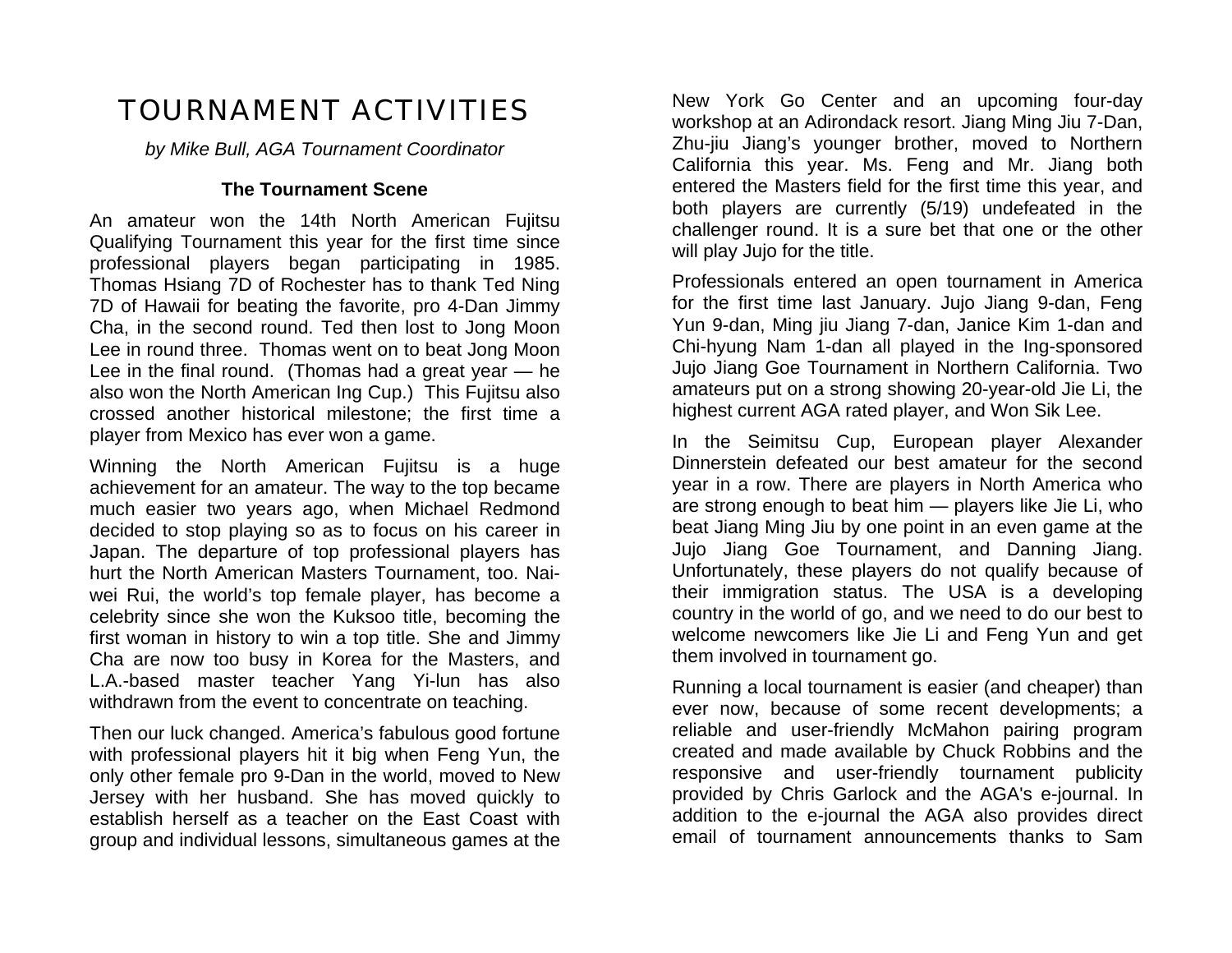Zimmerman. Tournament organizers can still get mailing labels for those who are still not connected to the Internet. A good TD . . . well, any TD… is hard to find. These developments make running a tournament much easier, and foolproof for those who are doing it for the first time. The AGA appreciates the efforts of everyone involved in the organizing, directing, promoting, supplying with equipment, setting up and taking down of AGA go tournaments.

#### **Youth Tournaments**

The Handicap division of the Eighth Michael Redmond Cup was canceled this year because of a shortage of players. Perhaps each AGA chapter should be required to produce one youth player per year. Let's not repeat mistakes made by others, who neglected to promote the game among the younger generation. It takes an exceptional devotion to carry this out. The non-handicap Junior and Senior Internet League divisions of the Redmond Cup are alive and well, and the few who wanted to play the Handicap were incorporated into it.

156 players participated recently in the biggest youth tournament in America, thanks to the work of teacher Joe Lee and professional Jiang Ming Jiu. Wonders can be accomplished once a professional gets involved. We are trying to develop a strategy to make it possible to achieve similar results nationwide.

In the interest of promoting youth go and celebrating our good relationship with the Ing Foundation, the AGA will host the 18th World Youth Goe Championship on the island of Maui, August 5-11, 2001. Michael Bull, and Ernest Brown, president of American Ing Goe, are the organizers of the event. The USA will be well represented in the tournament by two outstanding young players, Eric Lui and Curtis Tang.

#### **Expansion**

A go-playing friend of mine who owns a few games stores remarks from time to time about how many go sets he is selling. "I don't know what they are doing with them", he says, " but they are flowing out at a good rate." I have heard this same comment a few times over the years. There is a go tidal wave building up out there somewhere, and one of these days it is going to hit.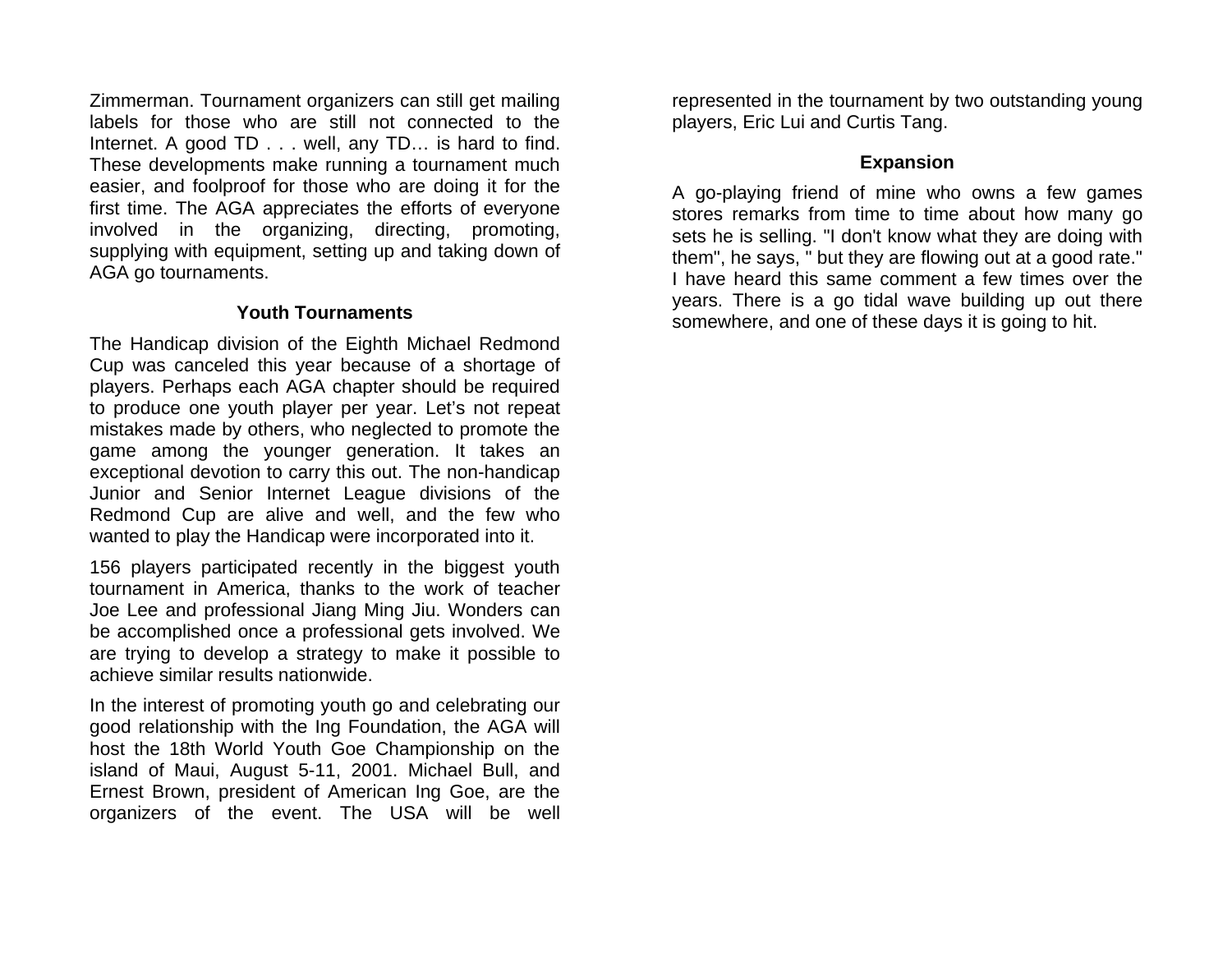## PUBLICATIONS REPORT

### *by Publications Coordinator Chris Garlock*

The secret of a successful publication lies as much in regular publication as it does in interesting content and excellent design. By that measure, 2000 was a tremendously successful year for AGA publications, as we not only kept the Journal on its quarterly schedule, and delivered the E-Journal weekly to 2,500 readers, but also published a special daily E-Journal during the 2000 Go Congress in Denver.

#### **American Go Journal**

While continuing to meet our quarterly publication schedule, the Go Journal team made significant advances in content over the last year.

A common complaint in previous years has been that the Journal didn't have enough go analysis: we steadily added such go content in the last year, culminating in a Spring 2001 issue that featured a record number of game analyses by pros and top amateurs.

We've also added new features, most notably beefing up the Go Review section, which in the Spring 2001 issue ran no less than six reviews of go books, software and even a go-themed movie!

The Journal is not just on time and high-quality: there's more of it, as well. The smallest Journal in the last year came in at 32 pages; the heftiest weighed in at a whopping 48 pages, a remarkable achievement by the Journal team and a great value for our members.

All of this, of course, comes at a cost. Bigger Journals not only cost more in cash to produce and distribute, but of course take more volunteer time to create, edit,

design and lay out. Journal contributors continue to willingly give their time and creativity, but if we are not to risk burning out a terrific team we must look at ways to distribute the workload as well as provide compensation where and when necessary.

### **American Go E-Journal**

This publication's success has far surpassed our wildest dreams. At nearly 2,500 readers, it now has 1,000 more subscribers than the AGA has members. This is not only a fantastic publicity tool for the AGA, but provides an expanding pool of "hot prospects" for AGA membership. Turning non-member subscribers into AGA members via special membership incentives has been experimented with in March and April of this year with some success: this is an area that should be explored in much greater depth, as it holds tremendous possibilities for dynamic membership growth.

The E-Journal has become the preferred media for much of the American go scene, from promoting upcoming events to tournament results and reporting go news. A number of local organizers have discontinued their own email listserves, encouraging their members to subscribe to the E-Journal instead. Both of these developments are heartening votes of confidence in the E-Journal, as well as a serious responsibility.

The E-Journal's content has expanded, as well. The Go Review section, begun in March 2001, has now reviewed dozens of go items, from books to software and even a go-themed movie. The reviews are written by E-Journal readers, constituting an important connection with our readership and membership. The \$25 gift certificates for each contributor have helped generate a steady stream of reviews and are an excellent way to support our go vendors.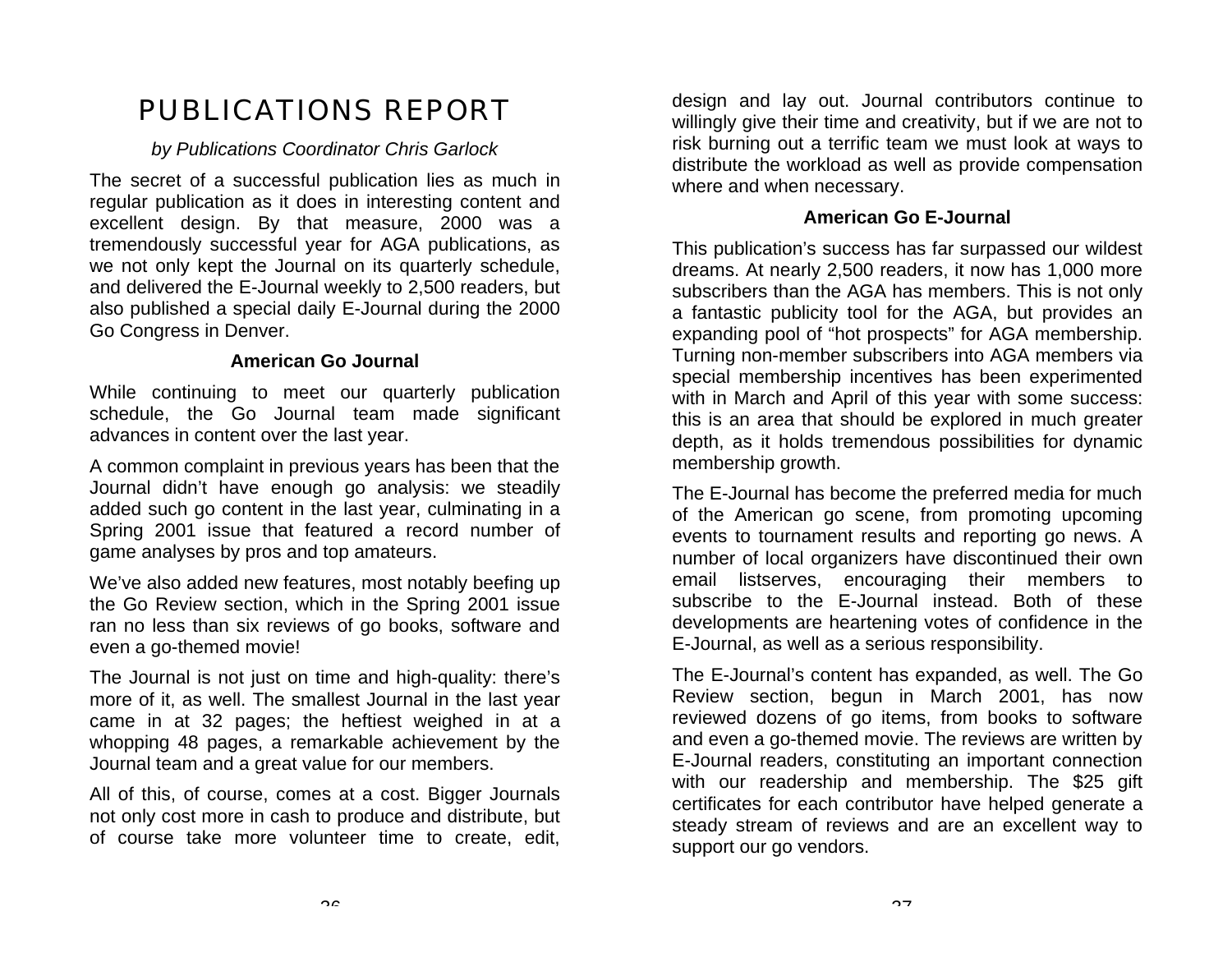The Online Go column by Terri Schurter has provided ongoing coverage of the fascinating world of online go, exploring topics from etiquette to new go servers. This column covers and serves a worldwide go resource, providing yet another valuable resource for AGA members.

#### **Web Site**

A major re-design of the AGA web-page is now underway. The home page will be streamlined for easier use by both new and experienced visitors. An exciting feature will be a new weekly go problem, which we expect will drive up return traffic significantly. In addition to simplifying the website's design, a standard navigation bar is being added that will enable users to more easily move around the site. Visitors will also be encouraged to sign up for the free E-Journal; by increasing E-Journal readership we build the base of potential members.

#### **Publishing Partnerships**

As a result of new partnerships between the AGA and two publishing partners, four new go books will appear this year for the first time in English:

*Masterpieces of Handicap Go Volumes I & II* feature some of the most popular articles ever published in *The American Go Journal*, a series of historic games between great masters and up-and-coming champions of the next generation. Although new players often find themselves playing handicap go, most game analysis in English focuses on even games. These forty detailed analyses of handicap games help to overcome this gap in the literature in English. The AGA holds the copyright on these books, which will be produced and distributed under a special arrangement with Shell & Slate Publishers.

*Keshi and Uchikomi: Invasion and Reduction in Go*, a popular book by Iwamoto on middle game technique, appeared in the AGJ for several years in the 1980's. Now the complete book will be available for the first time in English, under a similar arrangement with Shell & Slate publishers.

*How to Play Against Stronger Players* has been a popular title in Japan since its publication as a "Super Book" in the 1960's, but it has never been available in English before now. Published by the AGA and produced and distributed by the Wings Across Calm Water Club, the AGA's first "virtual" chapter. You can download the first part as a Word or Adobe file from http://www.wingsgoclub.org/ page4.html.

#### **Other Publications**

We continue to distribute the following publications:

*The Game of Go: A Beginner's Manual for Teachers, Students and Organizers* (48 pp.)

*The Official AGA Songbook*: Dozens of silly go songs for all occasions

*Go Problems for Kyu Players*: 4.24" x 5.5" 44 pp. *Volume One: Life and Death Volume Two: Uplifting Exercises Volume Three: Whole Board Opening Problems Learning from the Masters: Kyu Level Game Commentary*

*AGA brochures*: "A Game for the New Millennium"

*The Way to Go* by Karl Baker: first published by the American Go Foundation twenty years ago, this free handout is in its seventh printing and going strong.